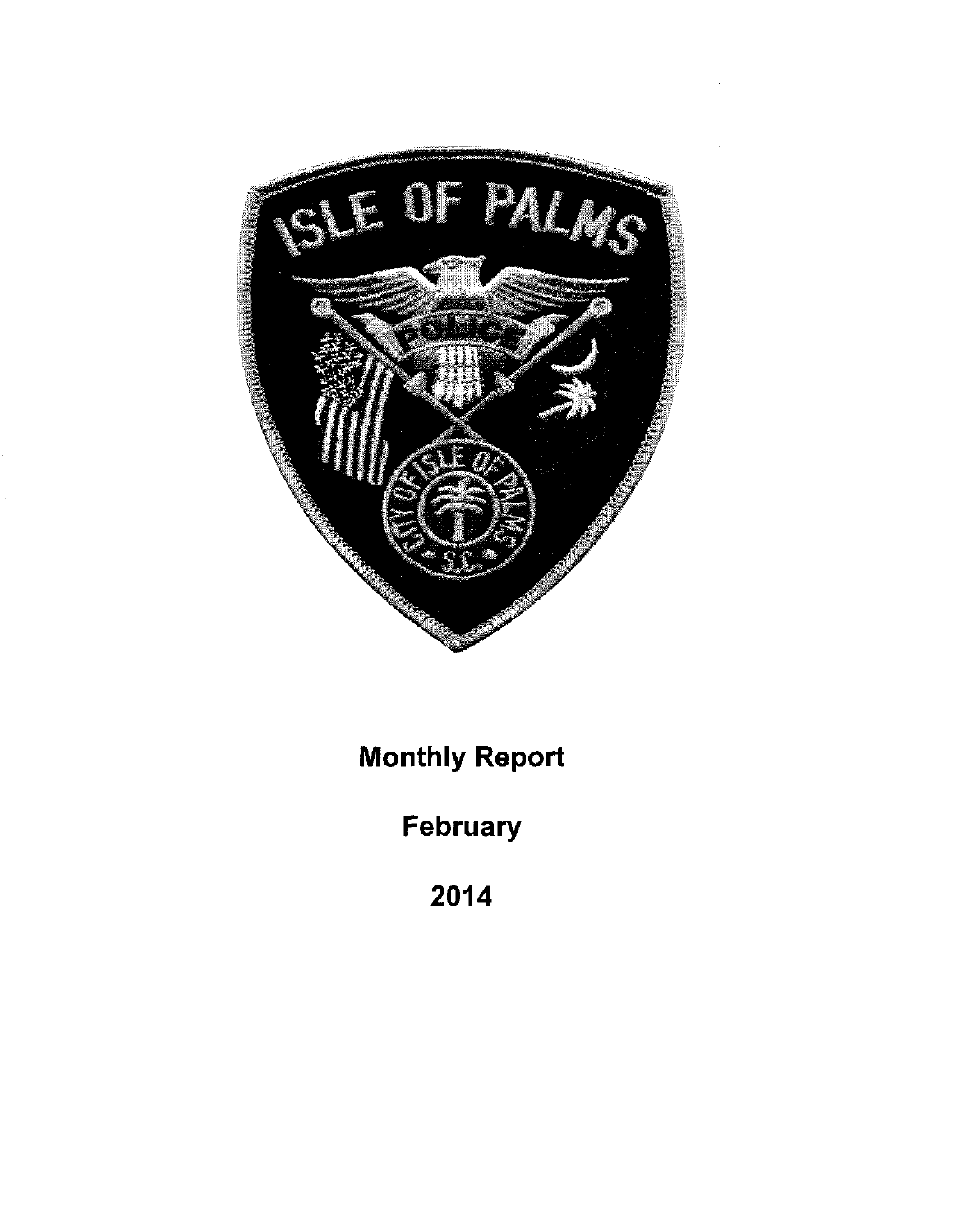| <b>Index</b>                                       | Page    |
|----------------------------------------------------|---------|
| Synopsis                                           | $1 - 4$ |
| <b>Communications Report</b>                       | 5       |
| <b>Traffic Review</b>                              | 6       |
| Connector                                          | 7       |
| Yearly Offense Type Comparison Report              | 8       |
| <b>Arrest Summary &amp; Property Values Report</b> | 9       |
| <b>Primary UCR Code Arrest Summary</b>             | 10      |
| <b>Animal Control Report</b>                       | 11      |
| <b>Criminal investigations Report</b>              | 12      |
| <b>Training Report</b>                             | 13      |
| Overtime Report                                    | 14      |
| <b>Livability Report</b>                           | 15-16   |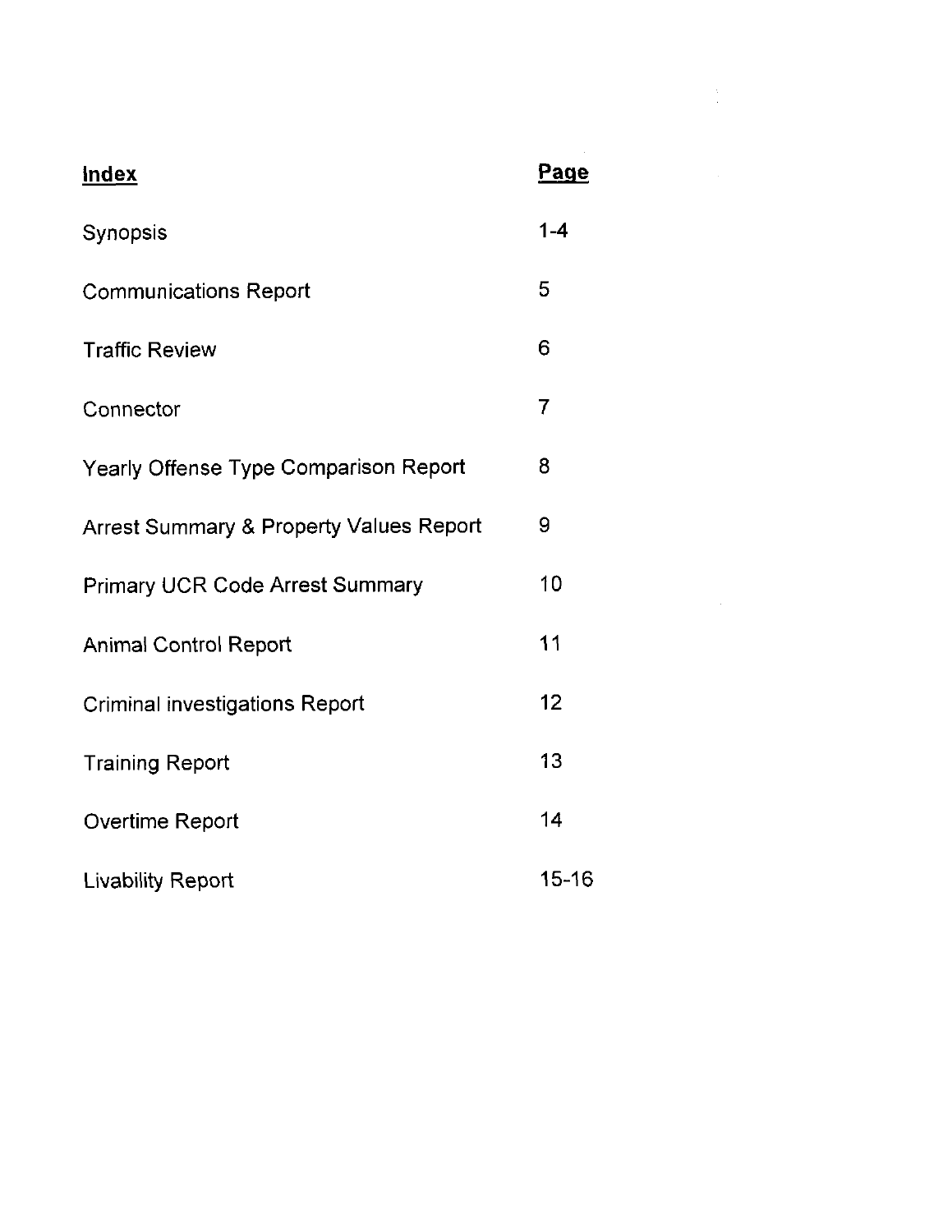

# **ISLE OF PALMS POLICE DEPARTMENT**

**THOMAS E. BUCKHANNON, III CHIEF OF POLICE** 

**30 JC LONG BOULEVARD** POST OFFICE DRAWER 508 ISLE OF PALMS, SOUTH CAROLINA 29451 PHONE (843) 886-6522 FAX (843) 886-8527 www.iop.net

### MAYOR CRONIN, CITY COUNCIL, and ADMINISTRATOR TUCKER  $To:$

Subj.: MONTHLY REPORT for February, 2014.

Date: March 1, 2014

The following is a synopsis of some of the activities of the Isle of Palms Police Department during the month of February, 2014.

# February 3: Monday

Traffic Arrest/Driving Under Suspension: Palm Boulevard/2<sup>nd</sup> Avenue. An Officer patrolling the 200 block of Palm Boulevard observed a vehicle traveling at what appeared to be at a high rate of speed. A traffic stop was conducted after confirming the violation, at which time it was determined that the operator's driver's license was suspended for three counts of failure to pay traffic violations, and excessive points. The subject was placed under arrest and charged accordingly.

# February 4: Tuesday

Suspicious Circumstances/Trespassing: 2900 block Hartnett Boulevard. The victim reported that a subject living on 29th Avenue has been trespassing on their property. The subject allegedly entered onto the property and plugged an extension cord into an exterior, rear outlet, thereafter, ran the extension cord to his residence on 29th Avenue. An Officer responded to the suspect residence and observed the extension cord being used to provide electricity to a number of appliances.

# February 9: Sunday

Traffic Arrest/Driving Under Suspension: S. C. 517/IOP Connector. An Officer patrolling the Isle of Palms Connector observed a vehicle traveling at an unsafe distance to the vehicle traveling in front of it. A traffic stop was conducted after confirming the violation, at which time it was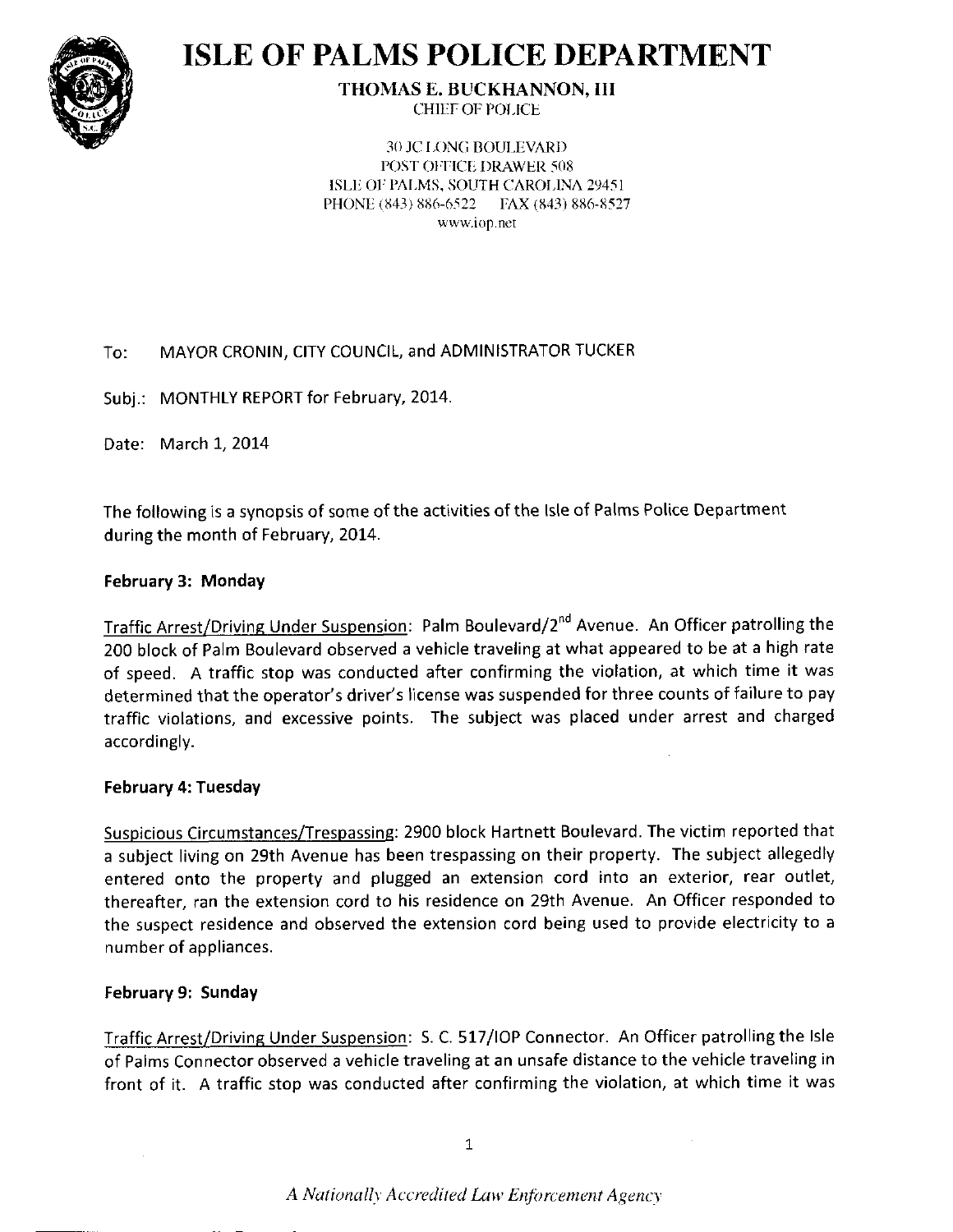determined that the operator's driver's license was suspended and the vehicle registration expired. The subject was placed under arrest and charged accordingly.

# February 11: Tuesday

Burglarv: Grand Pavilion Boulevard. The complainant reported that unknown person(s) entered into the rental property and stole a flat screen television. The residence has not been occupied since last Thanksgiving.

Fraud: 600 block of Carolina Boulevard. The victim reported that sometime between 01/27/2014 and 01/28/2014 unknown person(s) cloned her cellular account information, resulting in 54330.70 in usage charges. Almost all charges originated from Cuba.

# February 14: Friday

Traffic Arrest/Driving Under Suspension: S. C. 517/IOP Connector. An Officer patrolling the Isle of Palms Connector observed a vehicle with an equipment violation. A traffic stop was conducted after confirming the violation, at which time it was determined that the operator's driver's license was suspended. The subject was charged accordingly.

Traffic Arrest/Driving Under Suspension: 14th Avenue/Palm Boulevard. An Officer patrolling the lsle of Palms Connector observed a vehicle being operated during the nighttime, without headlights. A traffic stop was conducted after confirming the violation, at which time it was determined that the operator's driver's license was suspended for failure to pay a traffic fine. The subject was placed under arrest and charged accordingly.

# February 16: Sunday

Warrant Arrest: Palm Boulevard/21<sup>st</sup> Avenue. An Officer patrolling the 2100 block of Palm Boulevard observed two subjects occupying a parked vehicle, who appeared to be sleeping. While speaking with the occupants, the Officer obtained information that one of the subjects had an outstanding warrant from the Charleston County Sheriff's Office. The subject was detained and transferred to the Al Cannon Detention Center.

# February 20: Thursday

Petit Larceny: 2800 block of Palm Boulevard. The victim reported that unknown person(s) stole six blue marker type reflectors from the front of his residence.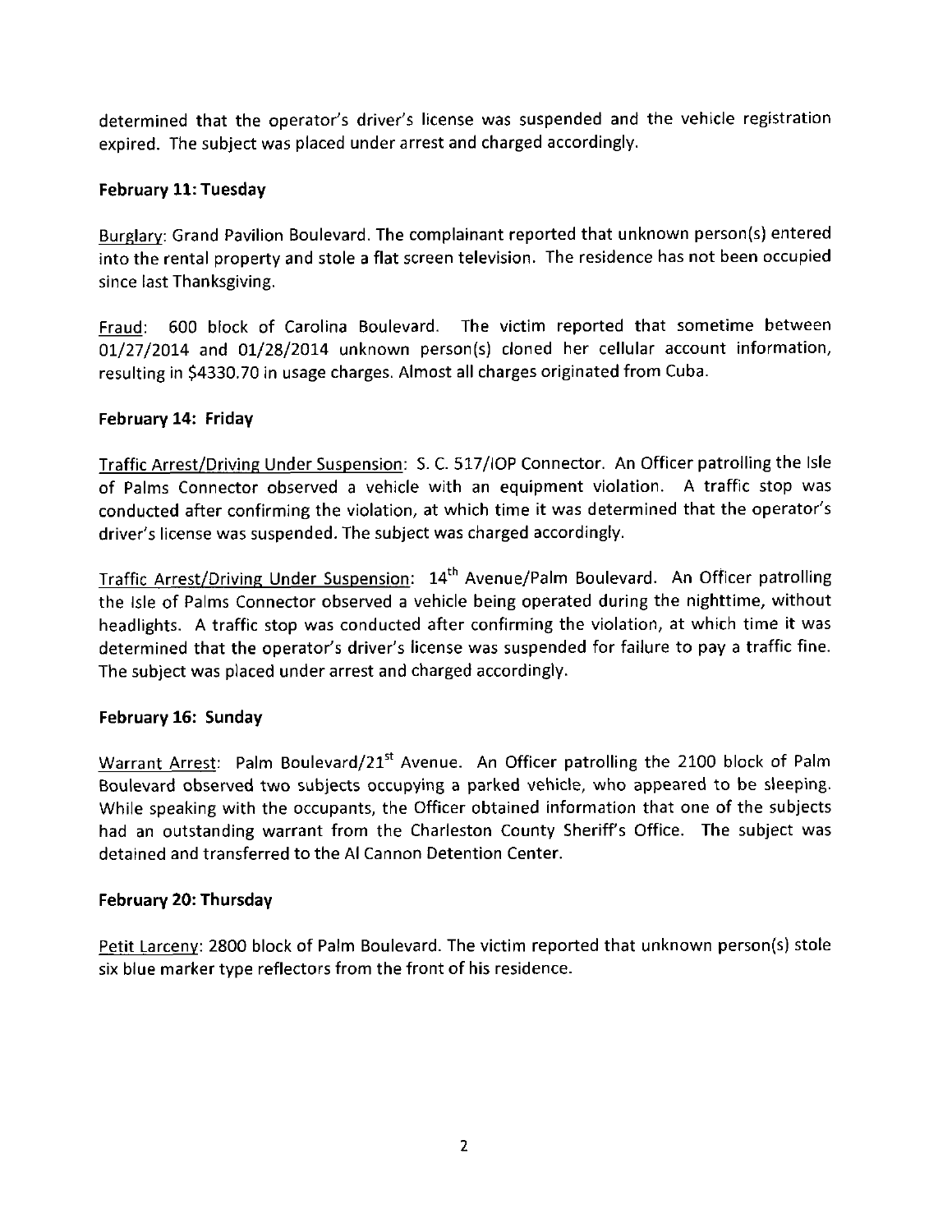# February 21: Friday

Petit Larcenv: 2800 block of Palm Boulevard. The victim reported that unknown person(s) stole an AV Receiver fom within his rental residence. There were no indications of forced entry.

Traffic Arrest/Drivins Under Suspension: Palmetto Drive/Sandpiper Court. An Officer patrolling the area of Palmetto Drive and Sandpiper Court observed a vehicle being operated at a higher rate of speed than that posted. A traffic stop was conducted after confirming the violation, at which time it was determined that the operator's driver's license was suspended for failure to pay a traffic fine. The subject was placed under arrest and charged accordingly.

Traffic Arrest/Open Container: Palm Boulevard/29<sup>th</sup> Avenue. An Officer conducted a traffic stop on a vehicle for an equipment violation. Through the roadside investigation, a number of open containers of alcoholic beverages were located. The subject was charged accordingly.

### February 24: Monday

Petit Larceny: 41st Avenue. The complainant reported that a boat left the fuel dock without paying for fuel. Contact was made with the boat owner who advised he thought his girlfriend had paid for the fuel. After the bill was paid, the complainant did not wish to pursue charges.

### Patrol

During the month of February 2014, Officers issued seven (7) You Could Have Been the Victim of a Crime notices and eight (8) Business Check notices.

### **Community Service**

# (Dog Togs & Bicycle Registrotions)

Officers registered atotal of 10L dog tags during Doggie Day at the Recreation Department and a meeting held at the Property Owner's Beach House in Wild Dunes. Additionally, seven (7) bicycles were registered.

### (New "Coffee with o Cop" Program)

Of the three objectives set for the goal of initiating a "Coffee with a Cop" program, two have been successfully completed.

The first objective was to have personnel assigned to coordinate the program attend training. The goal date set for completion was February 1, 2014. Officers attended a training seminar Januarv 27-22, 2OI4.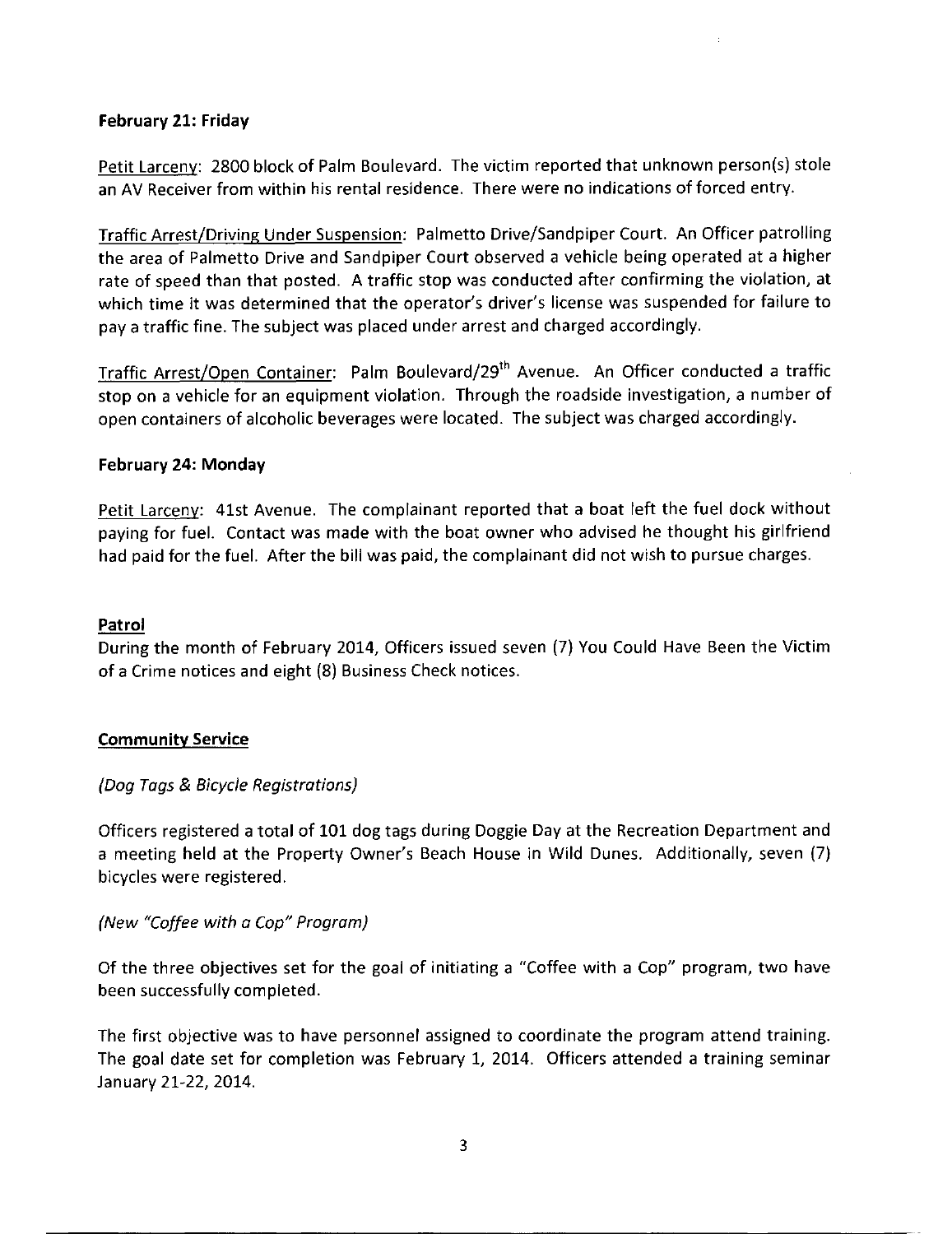The second objective was for all police department personnel to receive awareness training. The goal date set for completion was February 28,2OI4. All personnel had received training by February 27, 2014.

The third and final objective is to hold at least three meetings within the 2014 calendar year. As of date, the logistics of launching the program and meeting planning is underway. lt is anticipated that there will be at least one meeting held in the month of March.

# (Continuing Neighborhood Meet & Greet and Property Identification Tagging Programs)

In addition to the new program, the Neighborhood Meet & Greets and Property lD Tagging programs will continue through 2014. Command staff is in the process of finalizing the logistics for both programs for the 2014 calendar year.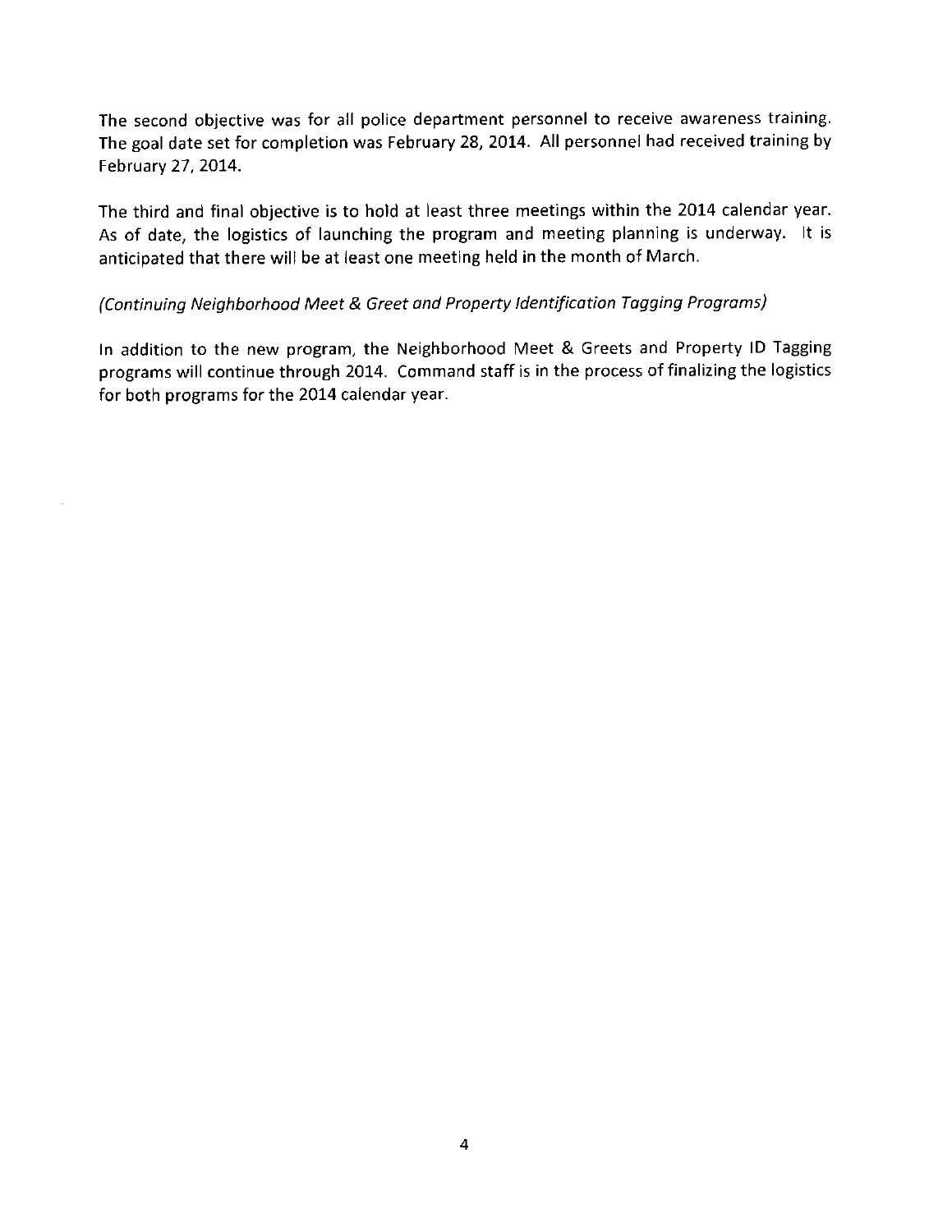# **Isle of Palms Police Department**

| TO:             | CAPTAIN CALDWELL                           |
|-----------------|--------------------------------------------|
| <b>FROM:</b>    | TRACY WALDRON                              |
| <b>SUBJECT:</b> | TELECOMMUNICATIONS MONTHLY ACTIVITY REPORT |
| DATE:           | 3/5/2014                                   |

During the month of February 2014, the Consolidated Dispatch Center received and dispatched 4660 calls for service to the four (4) public safety agencies of Isle of Palms and Sullivan's Island, and the National Park Service. The following is a breakdown of activity by department.

|                                               | <b>IOPPD</b>              | <b>IOPFD</b>                                                                | <b>SIPD</b>          | <b>SIFD</b> | <b>NPS</b>     | <b>TOTALS</b>         |
|-----------------------------------------------|---------------------------|-----------------------------------------------------------------------------|----------------------|-------------|----------------|-----------------------|
| February-14                                   | 3348                      | 42                                                                          | 1255                 | 15          | 0              | 4660                  |
| February-13                                   | 3366                      | 24                                                                          | 498                  | 27          | $\overline{0}$ | 3915                  |
| Percentage Change                             | $-1\%$                    | 75%                                                                         | 152%                 | $-44%$      | $0\%$          | 19%                   |
| Year to Date 2014                             | 6589                      | 106                                                                         | 2599                 | 65          | 0              | 9359                  |
| Year to Date 2013                             | 7016                      | 47                                                                          | 1193                 | 40          | $\overline{0}$ | 8296                  |
| <b>UNITED STATES</b><br>Percentage Change     | -6%                       | 126%                                                                        | 118%                 | 63%         | $0\%$          | 13%                   |
| <b>Patrol Zones</b>                           | Patrol<br><u>Requests</u> | <b>Officer Initiated</b><br>Calls &<br><b>Registration</b><br><b>Checks</b> | <b>Service Calls</b> |             |                | <b>Total Services</b> |
| Tract 1:<br>Breach Inlet to 10th Ave          | 414                       | 20                                                                          | 136                  |             |                | 570                   |
| Tract 2:<br>Ocean Blvd to JC Long to 14th Ave | 124                       | $\overline{2}$                                                              | 69                   |             |                | 195                   |
| Tract 3:<br>10th Ave North to 21st Ave South  | 553                       | 45                                                                          | 133                  |             | 731            |                       |
| Tract 4:<br>21st Ave North to 31st Ave South  | 480                       | 51                                                                          | 125                  |             |                | 656                   |
| Tract 5:<br>31st Ave North to 41st Ave South  | 312                       | 27                                                                          | 102                  |             | 441            |                       |
| Tract 6:<br>Forest Trail                      | 70                        | 1                                                                           | 6                    |             |                | 77                    |
| Tract 7:<br>41st Ave North to 57th Ave        | 251                       | 17                                                                          | 85                   |             |                | 353                   |
| Tract 8:<br><b>Wild Dunes</b>                 | 55                        | $\overline{c}$                                                              | 42                   |             |                | 99                    |
| Tract 9:<br>IOP Connector                     | 111                       | 6                                                                           | 41                   |             |                | 158                   |
| Tract 10:<br>County Park                      | 27                        | $\overline{c}$                                                              | $\overline{7}$       |             |                | 36                    |
| Tract 99:<br>Off Island                       | $\overline{7}$            | $\overline{c}$                                                              | 23                   |             |                | 32                    |
| Totals:                                       | 2404                      | 175                                                                         | 769                  |             | 3348           |                       |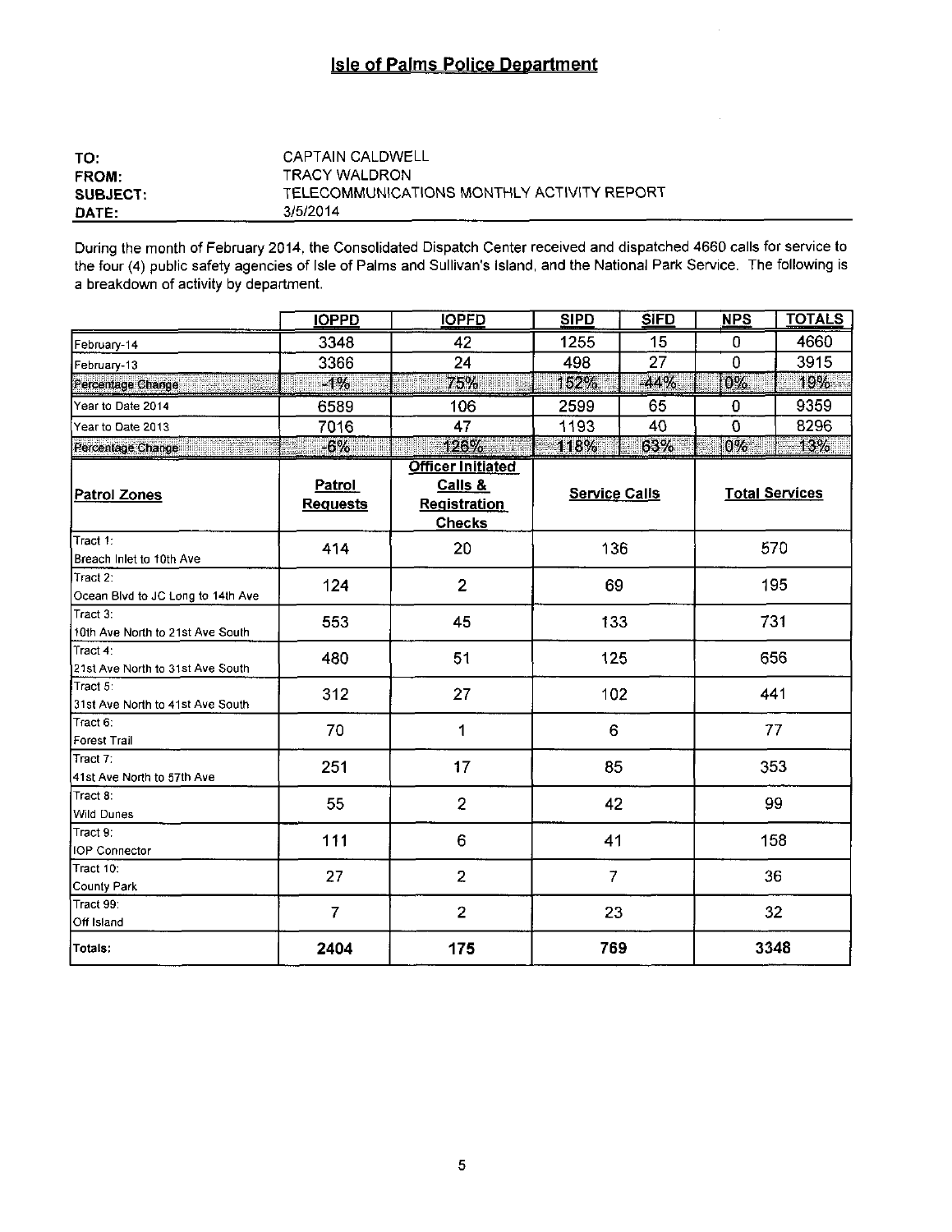



# **Feb-14**

# **Traffic Enforcement**

| Traffic Stops for Current Month |                  |                  | <b>Traffic Stops Previous Month</b> |                        |                      | Percentage Change    |
|---------------------------------|------------------|------------------|-------------------------------------|------------------------|----------------------|----------------------|
| 336                             |                  |                  | 294                                 |                        |                      | 14%                  |
|                                 |                  |                  |                                     |                        |                      |                      |
|                                 | February<br>2014 | February<br>2013 | Percentage<br>Change                | Year To Date  <br>2014 | Year To Date<br>2013 | Percentage<br>Change |
| Traffic Stops                   | 336              | 373              | -10%                                | 630                    | 802                  | $-21%$               |
| Traffic Stops w/Tickets         | 54               | 74               | $-27%$                              | 119                    | 152                  | $-22%$               |
| % Traffic Stops w/Tickets       | 16%              | 20%              | -4%                                 | 19%                    | 19%                  | 0%                   |

# **Traffic Collisions**

|                           | February | February | Percentage  |      | Year To Date Year To Date | Percentage |
|---------------------------|----------|----------|-------------|------|---------------------------|------------|
|                           | 2014     | 2013     | Change      | 2014 | 2013                      | Change     |
| <b>Traffic Collisions</b> |          |          | $-25%$<br>. |      |                           | $-11%$     |

# **Officer Activity**

|                              | February | February       | Percentage | Year To Date | Year To Date   | Percentage |
|------------------------------|----------|----------------|------------|--------------|----------------|------------|
|                              | 2014     | 2013           | Change     | 2014         | 2013           | Change     |
| <b>DUI Tickets</b>           | 0        | 5              | $-100%$    | 3            | 8              | $-63%$     |
| <b>DUS Tickets</b>           | 6        | $\overline{5}$ | 20%        | 13           | 15             | $-13%$     |
| <b>Speeding Tickets</b>      | 17       | 31             | -45%       | 31           | 59             | $-47%$     |
| <b>Other Traffic Tickets</b> | 67       | 56             | 20%        | 129          | 109            | 18%        |
| Non Traffic Tickets          | 0        | 5              | $-100%$    | 11           | 7              | 57%        |
| Parking Tickets              | 6        | 0              | 600%       | 7            | $\overline{2}$ | 250%       |
| Littering Tickets            | 0        | 0              | 0%         | $\circ$      | 0              | 0%         |
| <b>City Tickets</b>          | 5        | 5              | 0%         | 9            | 14             | $-36%$     |
| <b>Warning Tickets</b>       | 285      | 262            | 9%         | 541          | 572            | $-5%$      |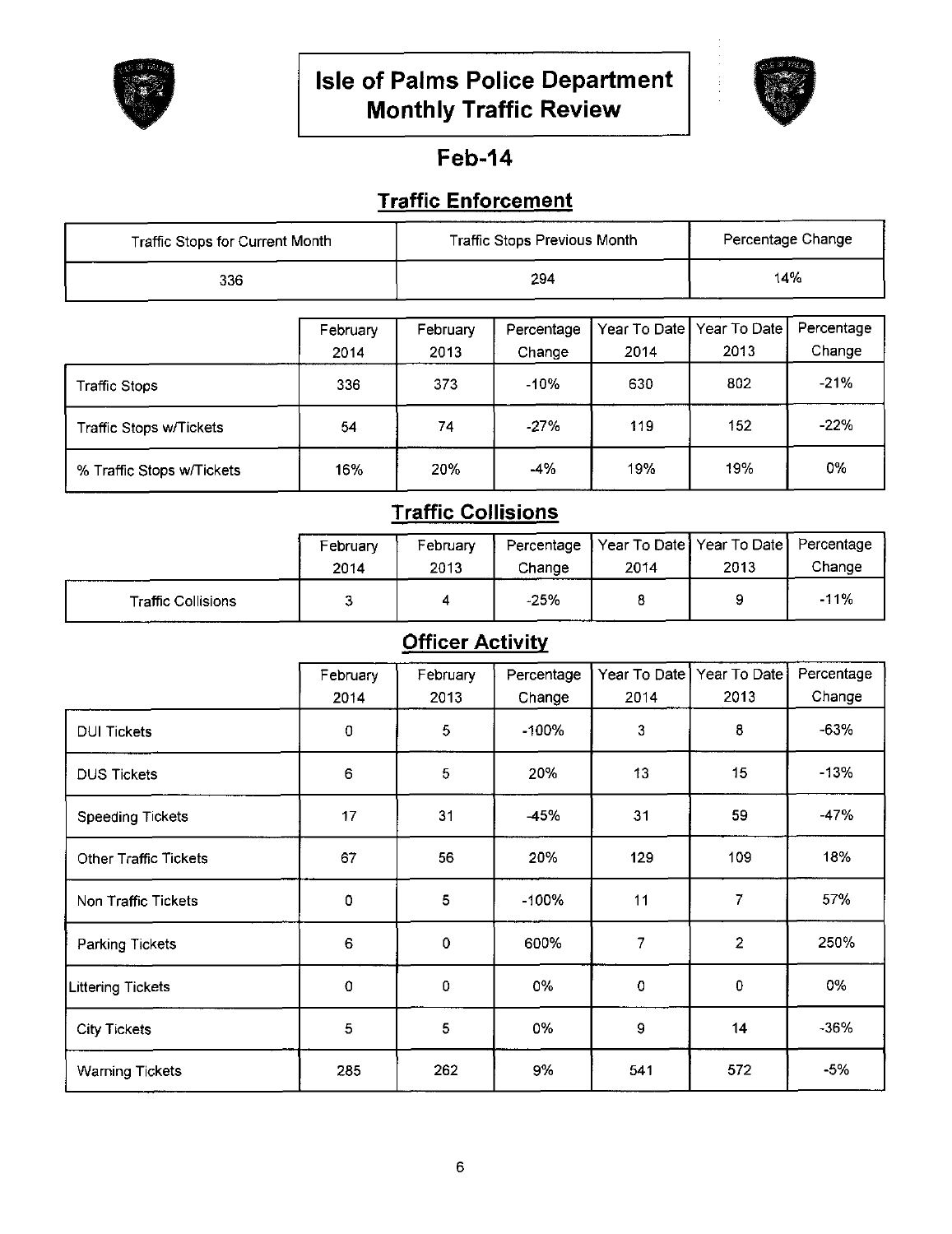The Isle of Palms Police Department has responded to or initiated 152 calls, involving 972.35 minutes, or 16.21 man hours for the month of February 2014. The following breaks down the type, number and time element of each call on the connector.

|                                         | Calls    | Calls        | <b>Arrests</b> | <b>Arrests</b>     | <b>Minutes</b> | <b>Minutes</b><br>Year To Date | Avg. Minutes<br>February | Avg. Minutes<br>Year To Date |
|-----------------------------------------|----------|--------------|----------------|--------------------|----------------|--------------------------------|--------------------------|------------------------------|
|                                         | February | Year To Date | February       | Year to Date       | February       |                                |                          |                              |
| Accidents                               | 0        | $\mathbf 0$  | $\mathbf 0$    | 0                  | $\pmb{0}$      | $\pmb{\mathsf{O}}$             | 0                        | $\pmb{0}$                    |
| Traffic Stops with<br>Tickets           | 6        | 19           | 3              | 4                  | 177.5          | 456.77                         | 30                       | 24                           |
| <b>Traffic Stops</b><br>without Tickets | 22       | 42           | 0              | 0                  | 249.88         | 391 71                         | 11                       | 9                            |
| <b>Citizen Assists</b>                  | 6        | 14           | $\mathbf 0$    | $\pmb{\mathsf{O}}$ | 168.1          | 343.78                         | 28                       | 25                           |
| Assist Other Dept.                      | 0        | 0            | $\circ$        | 0                  | $\mathbf 0$    | 0                              | 0                        | $\,0\,$                      |
| Miscellaneous                           | 118      | 282          | O              | 0                  | 376.87         | 1895.27                        | 3                        | $\overline{7}$               |
| Totals                                  | 152      | 357          | 3              | 4                  | 972.35         | 3087.53                        | $\mathbf 6$              | 9                            |
| Feb-13                                  | 150      | 314          | 5              | 7                  | 1508           | 2510                           | 10                       | $\bf 8$                      |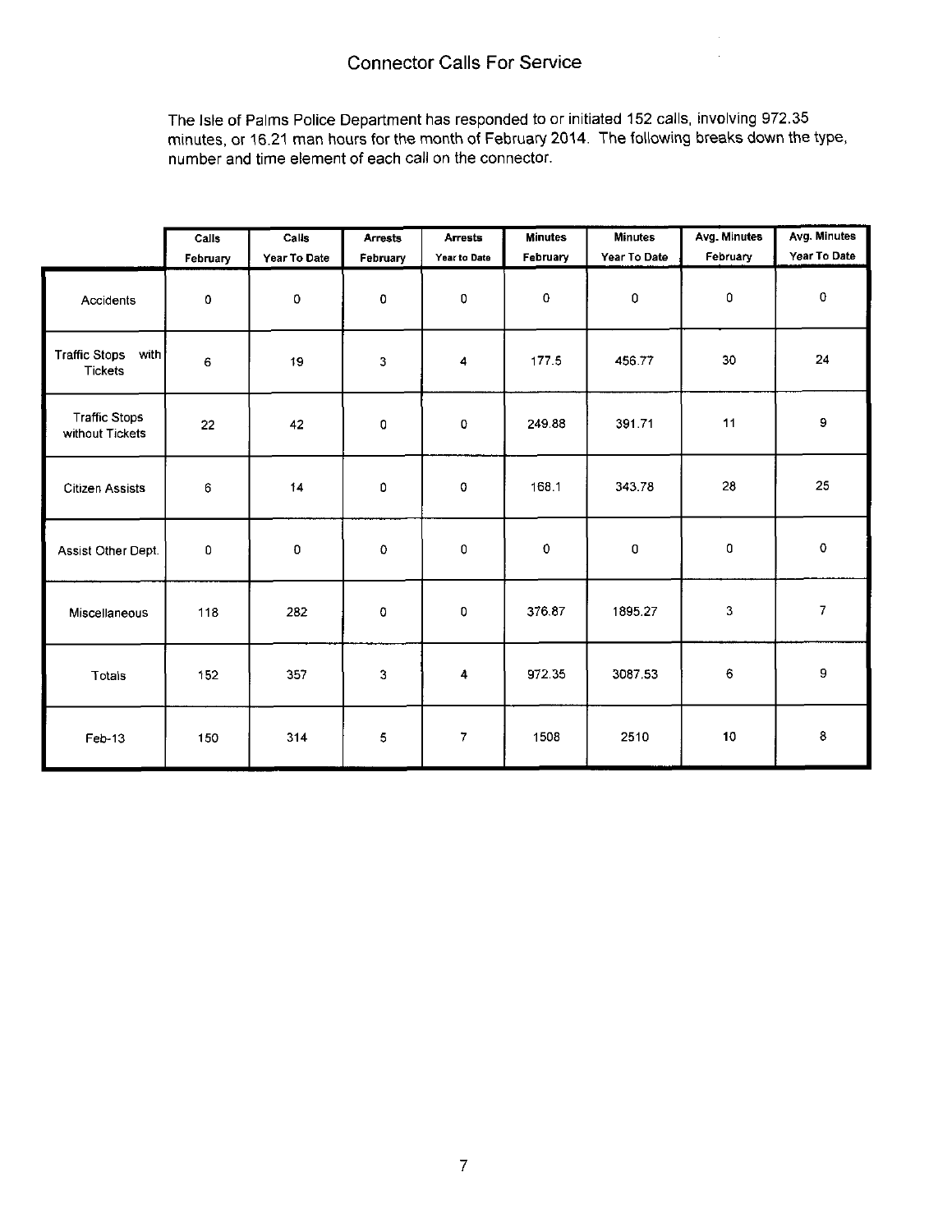# Offense Type Comparison

| OFFENSE TYPE                           | $Jan-14$                 | Feb-14                   | 귀<br>Μāι | Apr-14  | $May-14$ | $J$ un-14 | $J$ ul-14 | Aug-14  | $SEp-14$ | $Qct-14$ | $Nov-14$ | $Dec-14$ | 의                        | <b>PREVIOUS</b><br>Ê          | % CHANGE                                                                                                                                                                                                                                                                                                                                                                                                                              |
|----------------------------------------|--------------------------|--------------------------|----------|---------|----------|-----------|-----------|---------|----------|----------|----------|----------|--------------------------|-------------------------------|---------------------------------------------------------------------------------------------------------------------------------------------------------------------------------------------------------------------------------------------------------------------------------------------------------------------------------------------------------------------------------------------------------------------------------------|
|                                        |                          | 0                        |          |         |          |           |           |         |          |          |          |          | 0                        |                               |                                                                                                                                                                                                                                                                                                                                                                                                                                       |
|                                        | 이어                       | 0                        |          |         |          |           |           |         |          |          |          |          | $\circ$                  |                               | နဲ့နွိုနွ                                                                                                                                                                                                                                                                                                                                                                                                                             |
|                                        | 0                        | 0                        |          |         |          |           |           |         |          |          |          |          | $\circ$                  |                               |                                                                                                                                                                                                                                                                                                                                                                                                                                       |
|                                        | $\scriptstyle\mathtt{N}$ | 0                        |          |         |          |           |           |         |          |          |          |          | $\sim$                   | 이이이찌                          | $\frac{8}{33}$                                                                                                                                                                                                                                                                                                                                                                                                                        |
|                                        |                          | 0                        |          |         |          |           |           |         |          |          |          |          | $\mathbf$                | $\overline{\phantom{0}}$      | $\sqrt{60}$                                                                                                                                                                                                                                                                                                                                                                                                                           |
|                                        | 0                        | 0                        |          |         |          |           |           |         |          |          |          |          | C                        | $\circ$ $\sim$                | 0%                                                                                                                                                                                                                                                                                                                                                                                                                                    |
|                                        | ∾                        |                          |          |         |          |           |           |         |          |          |          |          | ₹                        |                               | $\frac{1}{3\%}$                                                                                                                                                                                                                                                                                                                                                                                                                       |
|                                        | $\circ$                  | 0                        |          |         |          |           |           |         |          |          |          |          | $\circ$                  | $\circ$                       | $\frac{8}{3}$                                                                                                                                                                                                                                                                                                                                                                                                                         |
|                                        | ¢                        | 0                        |          |         |          |           |           |         |          |          |          |          | ⊝                        | $\sim$                        | $\frac{800}{100}$                                                                                                                                                                                                                                                                                                                                                                                                                     |
| 23G THEFT OF MOTOR VEHICLE PARTS       | 0                        | ۰                        |          |         |          |           |           |         |          |          |          |          | $\circ$                  | $\overline{\phantom{0}}$      | $\frac{960}{100\%}$                                                                                                                                                                                                                                                                                                                                                                                                                   |
|                                        | ۰                        | 0                        |          |         |          |           |           |         |          |          |          |          | $\circ$                  |                               | $\frac{5}{6}$                                                                                                                                                                                                                                                                                                                                                                                                                         |
|                                        | 4                        | c                        |          |         |          |           |           |         |          |          |          |          | א                        | 0  ∼                          | $ \mathcal{\mathring{E}} $                                                                                                                                                                                                                                                                                                                                                                                                            |
|                                        | ۰                        | 0                        |          |         |          |           |           |         |          |          |          |          | 0                        | $\circ$                       | ခြိ                                                                                                                                                                                                                                                                                                                                                                                                                                   |
|                                        | 0                        | 0                        |          |         |          |           |           |         |          |          |          |          | $\circ$                  |                               |                                                                                                                                                                                                                                                                                                                                                                                                                                       |
|                                        | $\overline{\phantom{0}}$ | 0                        |          |         |          |           |           |         |          |          |          |          | Ť                        |                               | 0%<br>100%                                                                                                                                                                                                                                                                                                                                                                                                                            |
|                                        | 0                        | 0                        |          |         |          |           |           |         |          |          |          |          |                          |                               |                                                                                                                                                                                                                                                                                                                                                                                                                                       |
|                                        | ۰                        | ۰                        |          |         |          |           |           |         |          |          |          |          | o∣o                      |                               | နေ့ြ                                                                                                                                                                                                                                                                                                                                                                                                                                  |
| 26E WIRE/COMPUTER/ELECTRONIC MANIPU    | $\circ$                  | $\overline{ }$           |          |         |          |           |           |         |          |          |          |          | $\overline{\phantom{m}}$ |                               |                                                                                                                                                                                                                                                                                                                                                                                                                                       |
|                                        | $\circ$                  | $\overline{\phantom{0}}$ |          |         |          |           |           |         |          |          |          |          | $\overline{\phantom{0}}$ |                               |                                                                                                                                                                                                                                                                                                                                                                                                                                       |
| 290 DESTRUCTIVE/DAMAGE/VANDALISM       | $\mathbf{c}$             | $\circ$                  |          |         |          |           |           |         |          |          |          |          |                          |                               |                                                                                                                                                                                                                                                                                                                                                                                                                                       |
|                                        | $\circ$                  | $\circ$                  |          |         |          |           |           |         |          |          |          |          | റ∣റ                      |                               |                                                                                                                                                                                                                                                                                                                                                                                                                                       |
| 35A SIMPLE POSSESSION OF MARIJUANA     | $\overline{\phantom{0}}$ | $\circ$                  |          |         |          |           |           |         |          |          |          |          | $\overline{\phantom{a}}$ |                               |                                                                                                                                                                                                                                                                                                                                                                                                                                       |
|                                        | $\circ$                  | ۰                        |          |         |          |           |           |         |          |          |          |          | $\circ$                  | 0 0 0 0 0 0 N N 0 0 0 N N 0 - | ${\frac{\left  \frac{1}{2} \right  ^{8} \left  \frac{1}{2} \right  ^{8} \left  \frac{1}{2} \right  ^{8} \left  \frac{1}{2} \right  ^{8} \left  \frac{1}{2} \right  ^{8} \left  \frac{1}{2} \right  ^{8} \left  \frac{1}{2} \right  ^{8} \left  \frac{1}{2} \right  ^{8} \left  \frac{1}{2} \right  ^{8} \left  \frac{1}{2} \right  ^{8} \left  \frac{1}{2} \right  ^{8} \left  \frac{1}{2} \right  ^{8} \left  \frac{1}{2} \right  ^$ |
|                                        | $\circ$                  | $\circ$                  |          |         |          |           |           |         |          |          |          |          |                          |                               |                                                                                                                                                                                                                                                                                                                                                                                                                                       |
| 40B ASSISTING / PROMITING PROSTITUTION | $\circ$                  | 0                        |          |         |          |           |           |         |          |          |          |          | 0 0                      |                               |                                                                                                                                                                                                                                                                                                                                                                                                                                       |
| 753 OBSCENE/HARASSING PHONE CALLS      | $\overline{\phantom{0}}$ | $\circ$                  |          |         |          |           |           |         |          |          |          |          | $\overline{\mathbf{r}}$  |                               |                                                                                                                                                                                                                                                                                                                                                                                                                                       |
|                                        | S                        | 0                        |          |         |          |           |           |         |          |          |          |          |                          |                               |                                                                                                                                                                                                                                                                                                                                                                                                                                       |
| 90D DRIVING UNDER THE INFLUENCE        | رم                       | $\circ$                  |          |         |          |           |           |         |          |          |          |          |                          |                               |                                                                                                                                                                                                                                                                                                                                                                                                                                       |
|                                        | $\circ$                  | $\circ$                  |          |         |          |           |           |         |          |          |          |          |                          |                               |                                                                                                                                                                                                                                                                                                                                                                                                                                       |
|                                        | $\circ$                  | $\circ$                  |          |         |          |           |           |         |          |          |          |          | m n 0                    | $\overline{\phantom{a}}$      | $\frac{88}{1000}$                                                                                                                                                                                                                                                                                                                                                                                                                     |
|                                        | $\circ$                  | $\circ$                  |          |         |          |           |           |         |          |          |          |          |                          |                               | $\frac{95}{60}$                                                                                                                                                                                                                                                                                                                                                                                                                       |
|                                        | Ţ                        | $\overline{\phantom{0}}$ |          |         |          |           |           |         |          |          |          |          | $ O U  -$                | 0 0 0                         |                                                                                                                                                                                                                                                                                                                                                                                                                                       |
| 90G UNDERAGE POSSESSION OF ALCOHOL     | ↽                        | $\circ$                  |          |         |          |           |           |         |          |          |          |          |                          |                               | $\frac{200\%}{100\%}$                                                                                                                                                                                                                                                                                                                                                                                                                 |
|                                        | ÷                        | $\overline{\phantom{0}}$ |          |         |          |           |           |         |          |          |          |          |                          | $\overline{\phantom{0}}$      | $\frac{100\%}{100\%}$                                                                                                                                                                                                                                                                                                                                                                                                                 |
|                                        | O)                       | Z                        |          |         |          |           |           |         |          |          |          |          | ∾∣ೂ∣೦                    | $\overline{\phantom{a}}$      | $-29%$                                                                                                                                                                                                                                                                                                                                                                                                                                |
|                                        | 0                        | $\circ$                  |          |         |          |           |           |         |          |          |          |          |                          |                               | -100%                                                                                                                                                                                                                                                                                                                                                                                                                                 |
|                                        | $\approx$                | $\mathbb{R}$             |          |         |          |           |           |         |          |          |          |          | ិ និ                     | $\frac{2}{5}$                 | 41%                                                                                                                                                                                                                                                                                                                                                                                                                                   |
|                                        | ↽                        | $\sim$                   |          |         |          |           |           |         |          |          |          |          | $\mathbf{c}$             |                               | $0\%$                                                                                                                                                                                                                                                                                                                                                                                                                                 |
|                                        | Ø                        | $\circ$                  |          |         |          |           |           |         |          |          |          |          |                          |                               | $\frac{8}{3}$                                                                                                                                                                                                                                                                                                                                                                                                                         |
|                                        | $\overline{\phantom{0}}$ | 6                        |          |         |          |           |           |         |          |          |          |          | $ \mathbf{c} $ r $\sim$  | ന വ യ                         | 17%                                                                                                                                                                                                                                                                                                                                                                                                                                   |
|                                        | 0                        | L)                       |          |         |          |           |           |         |          |          |          |          | $\overline{1}$           | $\ddot{ }$                    | $-35%$                                                                                                                                                                                                                                                                                                                                                                                                                                |
|                                        | ¦⊕                       | 8                        |          |         |          |           |           |         |          |          |          |          | 38                       |                               | 36%                                                                                                                                                                                                                                                                                                                                                                                                                                   |
|                                        | Ğ,                       | C)                       |          |         |          |           |           |         |          |          |          |          |                          | ∣≋¦∾∣೦                        | 100%                                                                                                                                                                                                                                                                                                                                                                                                                                  |
|                                        | $\circ$                  | $\circ$                  |          |         |          |           |           |         |          |          |          |          | ه∣ه                      |                               | $\frac{960}{6}$                                                                                                                                                                                                                                                                                                                                                                                                                       |
| 980 SUICIDE- ACTUAL OR ATTEMPTED       | ↽                        | $\circ$                  |          |         |          |           |           |         |          |          |          |          |                          | $\circ$                       | 100%                                                                                                                                                                                                                                                                                                                                                                                                                                  |
|                                        | ٩                        | $\boldsymbol{z}$         |          |         |          |           |           |         |          |          |          |          | 46                       | $\overline{r}$                | 37%                                                                                                                                                                                                                                                                                                                                                                                                                                   |
|                                        | 111                      | ă                        | c        | $\circ$ | $\circ$  | 0         | $\circ$   | $\circ$ | O        | $\circ$  | ٥        | ۰        | 205                      | 220                           | 7%                                                                                                                                                                                                                                                                                                                                                                                                                                    |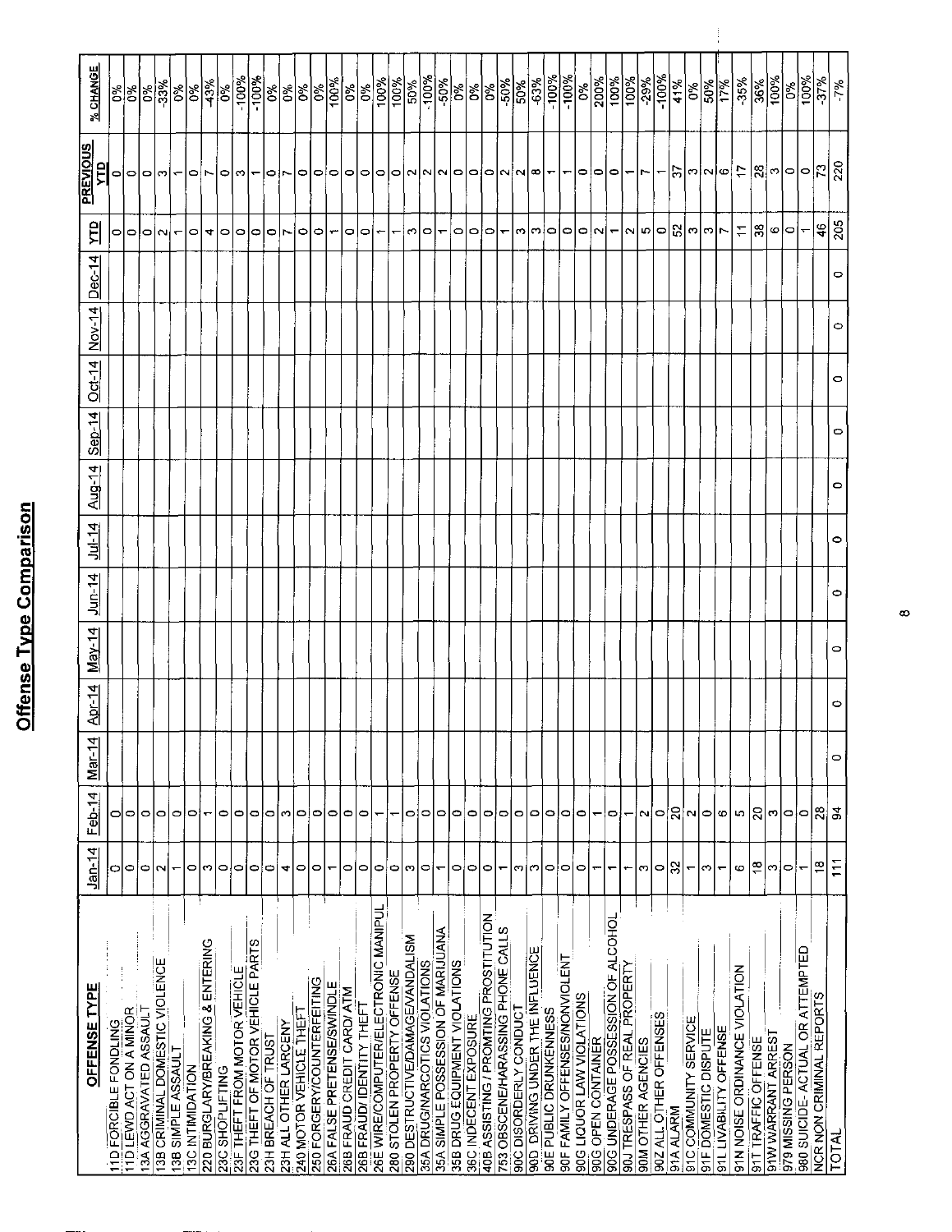# ARREST SUMMARY

| Type             |       |    | $Feb-14$       |   |             |    | Total 2014     |    |               |    | $Feb-13$        |   |       |    | <b>Total 2013</b> |   |
|------------------|-------|----|----------------|---|-------------|----|----------------|----|---------------|----|-----------------|---|-------|----|-------------------|---|
| <b>Adults</b>    | Male  | 14 | <b>IFemale</b> | 5 | lMale       | 32 | <b>IFemale</b> | 14 | Male          | 6  | lFemale         | 8 | !Male | 19 | <b>IFemale</b>    | 8 |
| <b>Juveniles</b> | Male  |    | <b> Female</b> | 0 | <b>Male</b> |    | Female         | 0  | <b>Male</b>   |    | Female          | 0 | Male  | 0  | Female            |   |
| Narc-Adults      | Male  |    | l Female       | 0 | lMale       |    | <b>Female</b>  |    | Male          |    | Female          | 0 | Male  | 3  | Female            |   |
| Narc-Juveniles   | Male) |    | <b> Female</b> |   | Male        |    | Female         | 0. | Male          | 4  | Female          | 0 | Male) | 5  | Female            |   |
| <b>TOTALS:</b>   | Male  | 14 | Female         | 5 | Male:       | 34 | <b>IFemale</b> | 14 | <b>I</b> Male | 12 | <b>I</b> Female | 8 | lMale | 27 | Female            | 8 |

# **PROPERTY VALUES REPORTED**

| Type)                     | Feb-14     | <b>Total 2014</b> | $Feb-13$    | <b>Total 2013</b> |
|---------------------------|------------|-------------------|-------------|-------------------|
| Burglary Stolen           | \$1,100.00 | \$4,960.00        | \$10,665.00 | \$15,351.00       |
| Larceny Stolen            | \$2,426.00 | \$4,132.00        | \$3,898.00  | \$26,228.00       |
| <b>Criminal Damage</b>    | \$0.00     | \$650.00          | \$0.00      | \$3,450.00        |
| <b>MVT Stolen</b>         | \$0.00     | \$0.00            | \$0.00      | \$0.00            |
| Robbery Stolen            | \$0.00     | \$0.00            | \$0.00      | \$0.00            |
| Burglary Recovered        | \$0.00     | \$0.00            | \$0.00      | \$0.00            |
| Larceny Recovered         | \$226.00   | \$1,195.00        | \$0.00      | \$0.00            |
| Criminal Damage Recovered | \$0.00     | \$0.00            | \$0.00      | \$0.00            |
| <b>MVT Recovered</b>      | \$0.00     | \$0.00            | \$0.00      | \$0.00            |
| Robbery Recovered         | \$0.00     | \$0.00            | \$0.00      | \$0.00            |
| <b>Total Stolen</b>       | \$3,526.00 | \$9,092.00        | \$14,563.00 | \$41,579.00       |
| <b>Total Recovered</b>    | \$226.00   | \$1,195.00        | \$0.00      | \$0.00            |
| <b>Total Seized</b>       | \$0.00     | \$0.00            | \$0.00      | \$0.00            |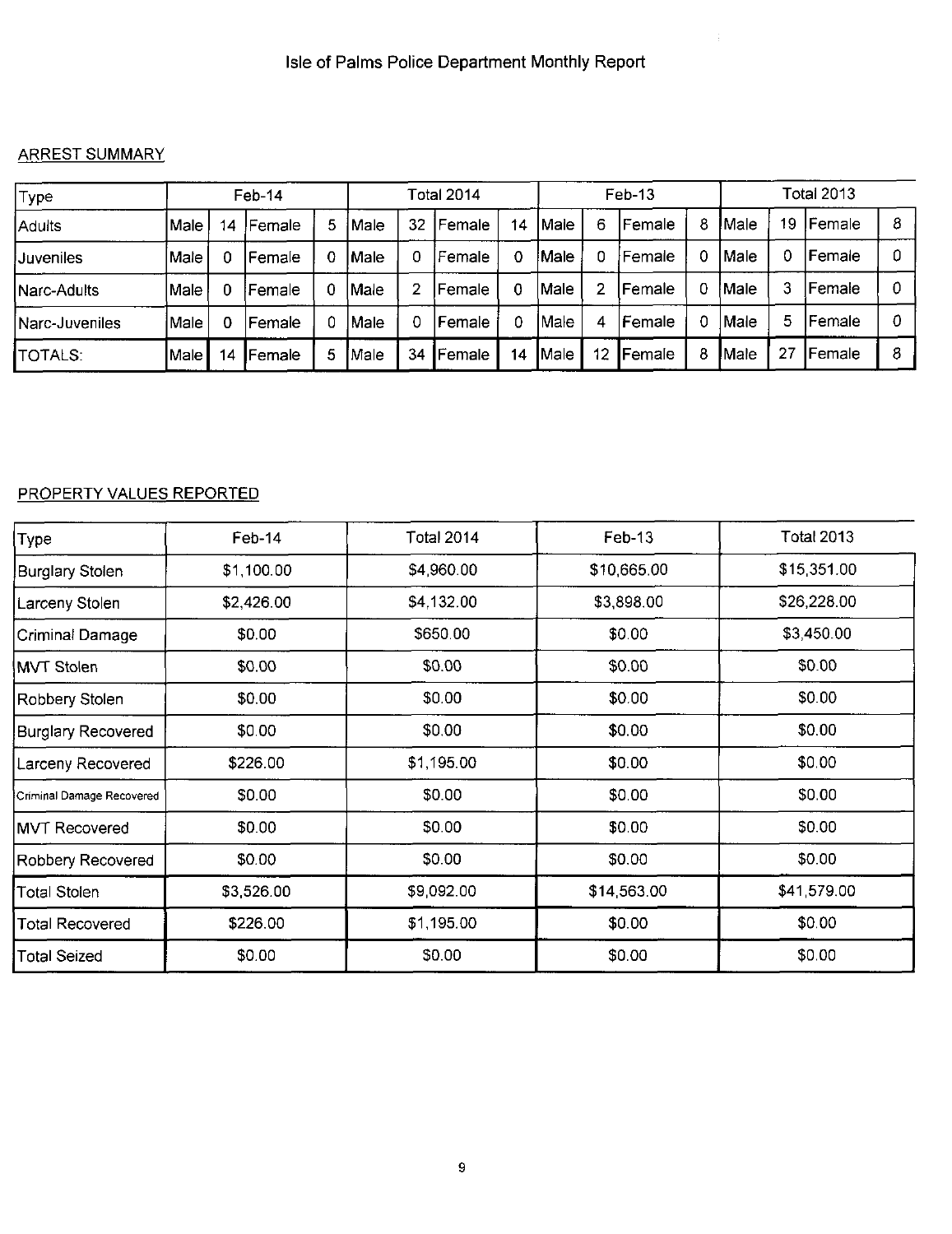|                                           |               |                          |                           | Arrest Summary February 2014<br>Primary UCR Code Only |                |                          |                          |                                          |                 |                          |               |                          |                          |
|-------------------------------------------|---------------|--------------------------|---------------------------|-------------------------------------------------------|----------------|--------------------------|--------------------------|------------------------------------------|-----------------|--------------------------|---------------|--------------------------|--------------------------|
| Offense                                   | Male<br>White | Male<br>Black            | American<br>Male<br>India | Male<br>Asian                                         | Maley<br>Othey | Female<br>White          | Female<br>Black          | American <sup>®</sup><br>Indian<br>Femal | Female<br>Asian | Female<br>Other          | Male<br>Total | Femal<br>Total           | Total                    |
| <b>11A FORCIBLE RAPE</b>                  | 0             | ۰                        |                           | 0                                                     | 0              | ۰                        |                          |                                          |                 | 0                        | 0             | 0                        |                          |
| 11D FORCIBLE FONDLING                     | $\circ$       | $\circ$                  | ۰                         | $\circ$                                               |                | ۰                        | ۰                        | O                                        | $\circ$         | $\circ$                  | $\circ$       | o                        | $\circ$                  |
| 13A AGGRAVATED ASSAULT                    | $\circ$       | ۰                        | $\circ$                   | $\circ$                                               | $\circ$ io     | $\circ$                  | $\circ$                  | $\circ$                                  | $\circ$         | $\circ$                  | $\circ$       | $\circ$                  | $\circ$                  |
| 13B SIMPLE ASSAULT                        | $\circ$       | $\circ$                  | $\circ$                   | $\circ$                                               | l o            | $\circ$                  | $\circ$                  | $\circ$                                  | $\circ$         | $\circ$                  | $\circ$       | $\circ$                  | $\circ$                  |
| 13B CRIMINAL DOMESTIC VIOLENCE            | $\circ$       | $\circ$                  | $\circ$                   | $\circ$                                               | $\circ$        | $\circ$                  | $\circ$                  | $\circ$                                  | $\circ$         | $\circ$                  | $\circ$       | $\circ$                  | юI                       |
| 23C SHOPLIFTING                           | $\circ$       | $\circ$                  | $\circ$                   | $\circ$                                               | $\circ$        | ۰                        | $\circ$                  | 0                                        | $\circ$         | $\circ$                  | $\circ$       | $\circ$                  | $\circ$                  |
| 23F THEFT FROM MOTOR VEHICLE              | $\sim$        | $\circ$                  | $\circ$                   | $\circ$                                               | $\circ$        | $\circ$                  | O                        | ۰                                        | $\circ$         | $\circ$                  | ო             | $\circ$                  | ം 1                      |
| 23H BREACH OF TRUST                       | $\circ$       | $\circ$                  | ۰                         | $\circ$                                               | $\circ$        | ۰                        | $\circ$                  | $\circ$                                  | $\circ$         | $\overline{\phantom{0}}$ | $\circ$       | $\circ$                  | $\circ$                  |
| 23H GRAND LARCENY                         | ۰             | $\circ$                  | $\circ$                   | $\circ$                                               | ۰              | ۰                        | $\circ$                  | $\circ$                                  | 0               | $\circ$                  | 0             | $\circ$                  | $\circ$                  |
| 23H PETIT LARCENY                         | $\circ$       | $\circ$                  | ۰                         | $\circ$                                               | $\circ$        | $\circ$                  | $\circ$                  | $\circ$                                  | $\circ$         | $\circ$                  | $\circ$       | $\circ$                  | $\circ$                  |
| ш<br>26A FALSE PRETENSE/SWINDLE/CONFIDENC | ۰             | $\circ$                  | $\circ$                   | $\circ$                                               | $\circ$        | $\circ$                  | O                        | $\circ$                                  | $\circ$         | $\circ$                  | ۰             | $\circ$                  | $\circ$                  |
| 26B FRAUD CREDIT CARD/ ATM                | $\circ$       | $\circ$                  | оI                        | $\circ$                                               | $\circ$        | ÷                        | $\circ$                  | $\circ$   $\circ$                        | Įо              | $\circ$                  | ۳             | $\overline{\phantom{0}}$ | NO                       |
| 35A DRUG/NARCOTICS VIOLATIONS             | $\circ$       | $\circ$                  | $\circ$                   | $\circ$                                               | $\circ$        | ۰                        | $\circ$                  |                                          | $\circ$         | $\circ$                  | 0             | 0                        |                          |
| 35A SIMPLE POSSESSION OF MARIJUANA        | $\circ$       | $\circ$                  | $\circ$                   | $\circ$                                               | 0.             | $\circ$                  | $\circ$                  | $\circ$                                  | $\circ$         | $\circ$                  | $\circ$       | $\circ$                  | ۰                        |
| 35B DRUG EQUIPMENT VIOLATIONS             | $\circ$       | $\circ$                  | $\circ$                   | $\circ$                                               | $\circ$        | $\circ$                  | $\circ$                  | $\circ$                                  | $\circ$         | $\circ$                  | 0             | $\circ$                  | $\circ$                  |
| 36B STATUTORY RAPE                        | $\circ$       | $\circ$                  | $\circ$                   | $\circ$                                               | $\circ$        | ۰                        | $\circ$                  | $\circ$   $\circ$                        | $\circ$         | $\circ$                  | 0             | $\circ$                  | $\circ$                  |
| 36C INDECENT EXPOSURE                     | $\circ$       | $\circ$                  | $\circ$                   | $\circ$                                               | $\circ$        | $\circ$                  | $\circ$                  |                                          | $\circ$         | $\circ$                  | $\circ$       | $\circ$                  | $\circ$                  |
| 40B ASSISTING / PROMOTING PROSTITION      | $\circ$       | $\circ$                  | $\circ$                   | $\circ$                                               | $\circ$        | ۰                        | $\circ$                  | $\circ$                                  | o               | $\circ$                  | o             | $\circ$                  | $\circ$                  |
| 90A FRAUDULENT CHECKS                     | $\circ$       | $\circ$                  | $\circ$                   | $\circ$                                               | $\bullet$      | $\circ$                  | $\circ$                  | $\circ$ lo                               | $\circ$         | $\circ$                  | 0             | $\circ$                  | $\circ$                  |
| 90B CURFEWILOITERING/VAGRANCY             | $\circ$       | l o                      | $\circ$                   | $\circ$                                               | $\circ$        | ۰                        | $\circ$                  |                                          | $\circ$         | $\circ$                  | $\circ$       | $\circ$                  | $\circ$                  |
| 90C DISORDERLY CONDUCT                    | $\circ$       | $\circ$                  | $\circ$                   | $\circ$                                               | $\circ$        | $\circ$                  | $\circ$                  | $\circ$                                  | $\circ$         | $\circ$                  | ۰             | o                        | $\circ$                  |
| 90D DRIVING UNDER THE INFLUENCE           | $\circ$       | $\circ$                  | $\circ$   $\circ$         | $\circ$                                               | $\circ$        | ۰                        | $\circ$                  | $\circ$                                  | $\circ$         | $\circ$                  | $\circ$       | $\circ$                  | $\circ$                  |
| 90E PUBLIC DRUNKENNESS                    | $\circ$       | $\circ$                  |                           | $\circ$                                               | $\circ$        | 0                        | $\circ$                  | $\circ$                                  | $\circ$         | $\circ$                  | ۰             | $\circ$                  | $\circ$                  |
| 90G LIQUOR LAW VIOLATIONS                 | $\circ$       | $\circ$                  | $\circ$                   | $\circ$                                               | $\circ$        | ۰                        | O                        | $\circ$                                  | $\circ$         | ۰                        | 0             | $\circ$                  | $\circ$                  |
| 90G OPEN CONTAINER                        | $\circ$       | $\circ$                  | $\circ$                   | $\circ$                                               | ۳              | 0                        | $\circ$                  | $\circ$                                  | $\circ$         | $\circ$                  | ↽             | ۰                        | $\overline{\phantom{0}}$ |
| 90G UNDERAGE POSSESSION OF ALCOHOL        | $\circ$       | $\circ$                  | $\circ$                   | o                                                     | о              | ٥                        | $\circ$                  | $\circ$                                  | $\circ$         | 0                        | ۰             | $\circ$                  | $\circ$                  |
| 90J TRESPASS OF REAL PROPERTY             | $\circ$       | $\circ$                  | $\circ$                   | ۰                                                     | $\circ$        | $\circ$                  | $\circ$                  | $\circ$                                  | $\circ$         | $\circ$                  | $\circ$       | $\circ$                  | $\circ$                  |
| 90P CONTRIBUTING DELINQUENCY OF MINOR     | $\circ$       | $\circ$                  | $\circ$                   | $\circ$                                               | $\circ$        | $\circ$                  | $\circ$                  | $\circ$                                  | $\circ$         | $\circ$                  | $\circ$       | $\circ$                  | $\circ$                  |
| 90N RESISTING ARREST/HINDERING            | $\circ$       | $\circ$                  | 10.                       | $\circ$                                               | $\circ$        | 0                        | $\circ$                  | $\Box$                                   | $\bullet$       | $\circ$                  | 0             | $\circ$                  | $\circ$                  |
| 90Z ALL OTHER OFFENSES                    | $\circ$       | $\circ$                  | ⇔                         | ۰                                                     | $\circ$        | ۰                        | $\circ$                  | $\circ$                                  | $\circ$         | ۰                        | ۰             | o                        | $\circ$                  |
| 91L LIVABILITY OFFENSE                    | $\circ$       | $\circ$                  | ۰                         | $\circ$                                               | $\circ$        | ۰                        | $\circ$                  | $\circ$                                  | $\circ$         | ۰                        | ۰             | $\circ$                  | $\circ$                  |
| 91T TRAFFIC OFFENSE                       | ю             | ۰                        | $\circ$                   | $\circ$                                               | $\sim$         |                          | $\overline{\phantom{0}}$ | $\qquad \qquad \circ$                    | $\circ$         | $\overline{\phantom{0}}$ |               | c                        | $\frac{4}{5}$            |
| 91W WARRANT ARREST                        | $\circ$       | $\overline{\phantom{a}}$ | $\circ$                   | $\circ$                                               | $\circ$        | $\overline{\phantom{0}}$ | $\circ$                  | $\circ$                                  | $\circ$         | ۰                        |               |                          | <b>N</b>                 |
| 200 ARSON                                 | $\circ$       | $\circ$                  | $\circ$                   | $\circ$                                               | $\circ$        | ۰                        | ۰                        | $\circ$                                  | $\circ$         | $\circ$                  | ۰             | ۰                        | $\circ$                  |
| 220 BURGLARY/BREAKING & ENTERING          | $\circ$       | $\circ$                  | $\circ$                   | $\circ$                                               | $\circ$        | ۰                        | ۰                        | $\circ$                                  | $\circ$         | $\circ$                  | ۰             | Ф                        | Ф                        |
| 240 MOTOR VEHICLE THEFT                   | $\circ$       | $\circ$                  | $\circ$                   | $\circ$                                               | $\circ$        | ٥                        | $\circ$                  | $\circ$                                  | $\circ$         | 0                        | $\circ$       | $\circ$                  | $\circ$                  |
| 250 FORGERY/COUNTERFEITING                | $\circ$       | $\circ$                  | $\circ$ io                | $\circ$                                               | $\circ$        | $\circ$                  | $\circ$                  | $\circ$                                  | ۰               | $\circ$                  | $\circ$       | $\circ$                  | $\circ$                  |
| 250 POSSESSION OF FALSE DRIVERS LICENSE   | $\circ$       | $\circ$                  |                           | 0                                                     | $\circ$        | ۰                        | $\circ$                  | $\circ$                                  | $\circ$         | $\circ$                  | $\circ$       | $\circ$                  | $\circ$                  |
| 280 STOLEN PROPERTY OFFENSES              | $\circ$       | ۰                        | $\circ$                   | ۰                                                     | $\circ$        | $\circ$                  | $\circ$                  | $\circ$                                  | $\circ$         | ۰                        | $\circ$       | $\circ$                  | ۰                        |
| 290 DESTRUCTIVE/DAMAGE/VANDALISM          | $\circ$       | $\circ$                  | $\circ$                   | $\circ$                                               | $\circ$        | $\circ$                  | $\circ$                  | $\circ$                                  | $\circ$         | ۰                        | $\circ$       | $\circ$                  | $\circ$                  |
| 370 PORNOGRAPHY/OBSCENE MATERIAL          | $\circ$       | $\circ$                  | $\circ$                   | $\circ$                                               | $\circ$        | $\circ$                  | $\circ$                  | $\circ$                                  | $\circ$         | ۰                        | $\circ$       | $\circ$                  | ۰                        |
| 520 WEAPON LAW VIOLATIONS<br>TOTAL:       | $\circ$       | IФ                       | 0 0                       | o.                                                    | ∣⇔∣≁           | 0                        | Þ                        | 0 0                                      | $\circ$         | $\circ$                  | l.            | lolic                    | lо                       |
|                                           | က             |                          |                           | $\circ$                                               |                | e.                       |                          |                                          | $\circ$         |                          | 부             |                          | ≏                        |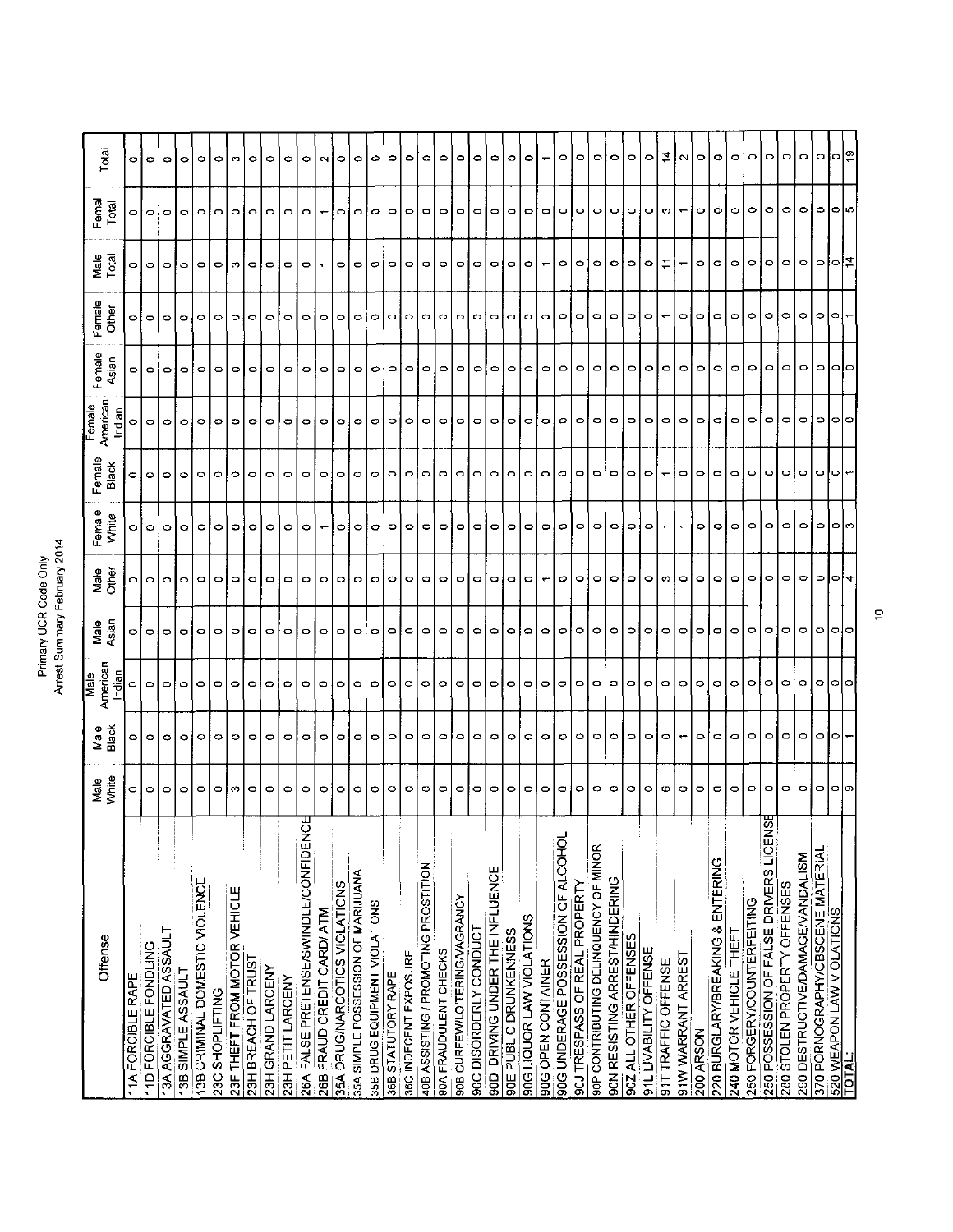|                                  | <b>Feb-14</b>  | 2014                    | Feb-13         | 2013           |
|----------------------------------|----------------|-------------------------|----------------|----------------|
|                                  | Monthly        | Yearly                  | Monthly        | Yearly         |
|                                  | Total          | Total                   | Total          | Total          |
| Citations                        | 1              | 1                       | 3              | 8              |
| <b>Warning Tickets</b>           | 16             | 26                      | 0              | 3              |
| Animals Secured                  | $\overline{2}$ | 4                       | $\overline{c}$ | 6              |
| Dogs                             | $\overline{2}$ | $\overline{\mathbf{4}}$ | $\overline{2}$ | 6              |
| Cats                             | 0              | $\pmb{0}$               | $\mbox{O}$     | $\mathbf 0$    |
| Raccoons                         | 0              | $\pmb{0}$               | $\mathbf 0$    | $\overline{0}$ |
| Other*                           | $\mathbf 0$    | $\mathbf 0$             | $\mathbf 0$    | $\mathbf 0$    |
| Released to: (Owner, other)      | $\overline{2}$ | 4                       | $\overline{2}$ | 6              |
| <b>Transported to Shuler Vet</b> | 0              | 0                       | 1              | $\overline{2}$ |
| Transported to Other Vets        | $\overline{c}$ | $\overline{2}$          | 0              | $\bf{0}$       |
| Transported to SPCA              | 0              | $\mathsf{O}\xspace$     | $\mathbf 0$    | 1              |
| Injured Animals                  | $\overline{2}$ | $\overline{2}$          | 1              | $\overline{2}$ |
| <b>Trapped Animals</b>           | $\pmb{0}$      | $\pmb{0}$               | $\circ$        | $\mathbf{1}$   |
| Cats                             | 0              | $\pmb{0}$               | $\pmb{0}$      | 1              |
| Raccoons                         | $\mathbf 0$    | $\pmb{0}$               | $\pmb{0}$      | $\mathbf 0$    |
| Other**                          | $\mathbf 0$    | $\mathbf 0$             | 0              | $\bf{0}$       |
| Dead Animals Removed             | 18             | 39                      | 21             | 50             |
| <b>Traps Set</b>                 | $\mathbf 0$    | $\mathsf{O}\xspace$     | 1              | 3              |
| Kennel Fees                      | \$21.00        | \$28.00                 | \$7.00         | \$14.00        |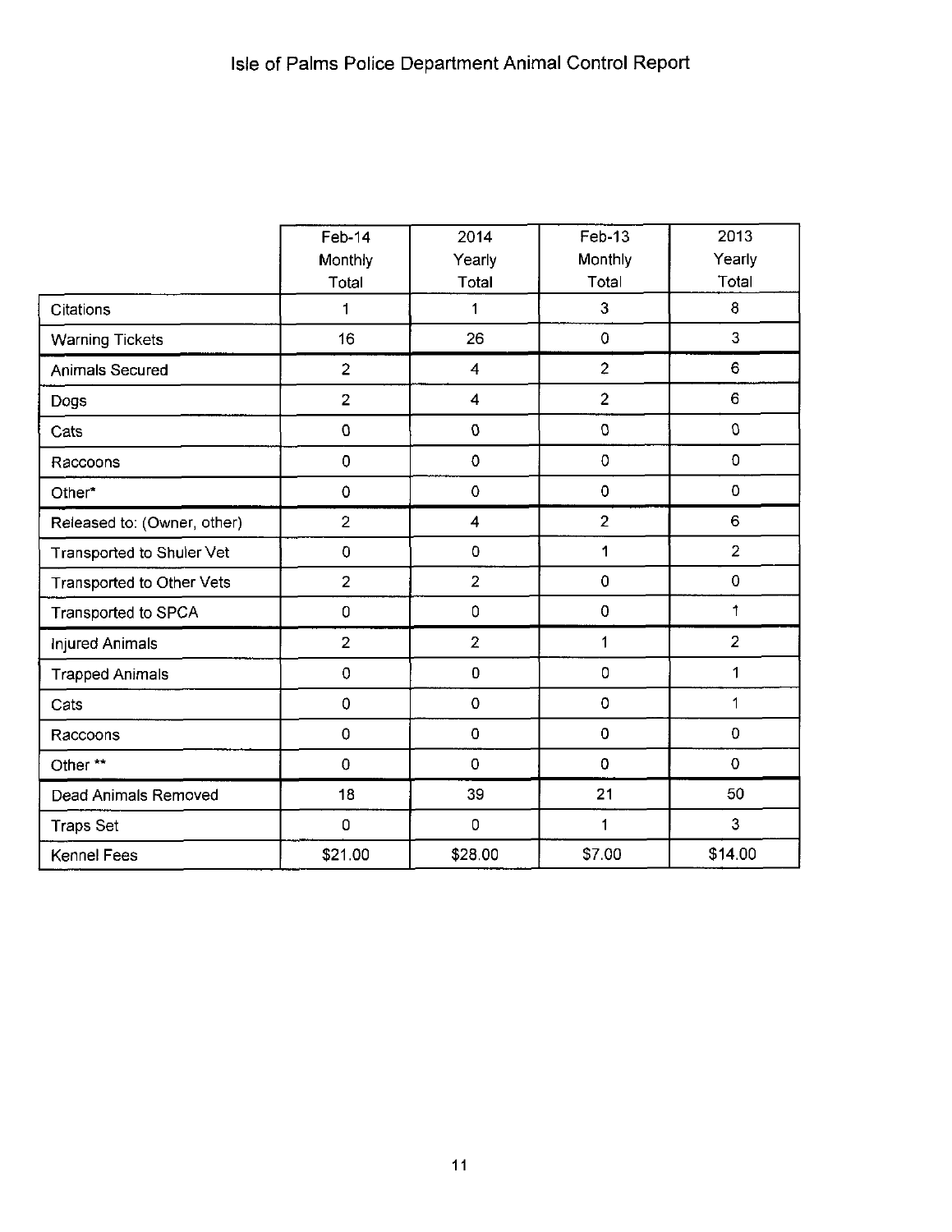

# **ISLE OF PALMS POLICE DEPARTMENT CRIMINAL INVESTIGATIONS DIVISION** MONTHLY REPORT



February, 2014

# **CASES ASSIGNED TO INVESTIGATORS**

\* Case Investigations Assigned This Month: 26 \* On-Going Investigations Carried Over From The Previous Month: 11 \* Cases Closed: 20 \* Investigations Continuing (Carried Over to Next Month): 17

# INCIDENT/INVESTIGATIVE CLEARANCE (TERMS DEFINED BELOW):

\* Cleared By Arrest: 6 \* Exceptionally Cleared: 1 \* Unfounded: 1 \* Administratively Closed: 12

### INCIDENT/INVESTIGATION STATUS INDICATORS (CALEA 42.1.3)

"Active" The case is assigned to an investigator and investigative efforts are active and on-going.

"Cleared By Arrest" (Closed) The case has been cleared by the arrest of the offender(s).

"Unfounded" The alleged offense did not occur.

"Exceptionally Cleared" (Closed) The case has been cleared due to the death of the offender, no prosecution, extradition denied, victim declines cooperation or juvenile (no custody).

"Administratively Closed" (Non-criminal incident or investigation suspended). All available leads have been exhausted, but the case has not been brought to a conclusion, and investigative efforts may be resumed if new evidence or leads are discovered at a later date.

# **ADMINISTRATIVE**

- \* Command Staff Meetings: 3 hrs.
- \* Evidence/Property Audit: 8 hrs.
- \* Warrant File Audit: 1.5 hr.
- \* Evidence/Property Inspection: 6 hrs.
- \* Special Committee Meetings: 3 hrs.
- \* Analytics/Research/Statistics: 3 hrs.

# **VICTIM SERVICES**

- \* Victim Letters Sent: 44
- \* Telephone Contact: 32
- \* Victim Notifications: 30
- \* Forensic Examination Assistance: 1.5 hr.

**FORENSICS/CRIMINALISTICS** 

\* Crime Scene Investigations: 2 hrs.

\* Forensic Analysis Marijuana: 5 hrs.

\* Forensics Laboratory: 2 hrs.

\* Evidence Processing: 6 hrs.

# **COURT PROCEEDINGS**

- \* Bond Hearings: 33
- \* Preliminary Hearings: 1
- \* Grand Jury: 1 Session
- \* Municipal Court: 2
- \* Livability Court: 1
- \* Trial Prep.: 3 hrs.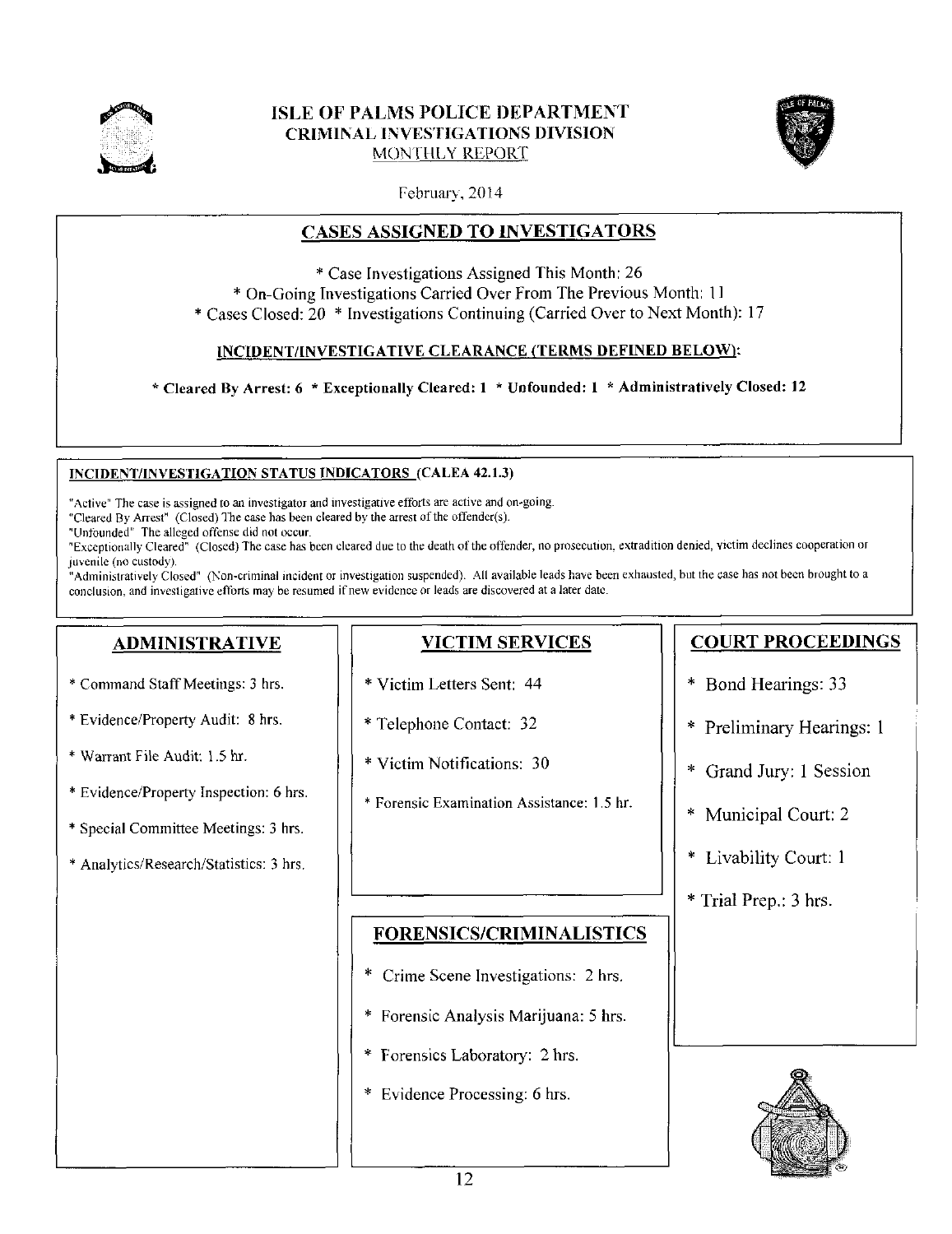

# **MONTHLY TRAINING REPORT**

# February-14

| Sworn          | Civilian | Type       | <b>Description</b>                                                | <b>SCCJA</b> | Webinar        | In-Service     | Other |
|----------------|----------|------------|-------------------------------------------------------------------|--------------|----------------|----------------|-------|
| $\mathbf{2}$   |          | In Service | Field Training - Recruits                                         |              |                | 420            |       |
| 15             |          | In-Service | MASC - LocalGovU - Arrest Procedures                              |              |                | 15             |       |
| 1              |          | CDV Update | CDV 2013 - Lethality                                              | 4            |                |                |       |
| $\mathbf{1}$   |          | In Service | MASC - LocalGovU - Critical Incident Response                     |              |                | 1              |       |
| $\mathbf{1}$   |          | In-Service | MASC - LocalGovU - Disciplinary Action and Procedures             |              |                | 1              |       |
| 15             | 6        | In-Service | IMASC - Local GovU - Ethical Behavior for Local Government        |              |                | 21             |       |
| 1              |          | Advanced   | Field Training Officer / Specific Skills Instructor Certification | 40           |                |                |       |
| 14             |          | In-Service | MASC - LocalGovU - Introduction to Gangs                          |              |                | 14             |       |
| $\overline{2}$ |          | In-Service | NCIC Inquiry Security & Awareness Certification                   |              |                |                | 4     |
| 1              |          | Advanced   | NCIC Full Inquiry Recertification                                 |              |                |                | 1     |
| 1              |          | In-Service | MASC - LocalGovU - Risk Management for Law Enforcement            |              |                | $\overline{2}$ |       |
| 15             |          | In-Service | MASC - LocalGovU - Search and Seizure                             |              |                | 15             |       |
| 6              |          | In-Service | The Line Up - January / February 2014                             | 6            |                |                |       |
| 9              |          | In-Service | The Line Up - November / December 2013                            | g            |                |                |       |
| $\overline{2}$ |          | In-Service | Webinar - FLETC - Searches Incident to Arrest & Cell Phones       |              | $\overline{2}$ |                |       |
|                |          |            |                                                                   |              |                |                |       |
|                |          |            |                                                                   |              |                |                |       |
|                |          |            |                                                                   |              |                |                |       |
|                |          |            |                                                                   |              |                |                |       |
|                |          |            |                                                                   |              |                |                |       |
|                |          |            |                                                                   |              |                |                |       |
|                |          |            |                                                                   |              |                |                |       |
|                |          |            | <b>TOTAL</b>                                                      | 59.00        | 2.00           | 489.00         | 5.00  |
|                |          |            |                                                                   | ----         |                |                |       |

TOTAL MONTHLY HOURS 555.00

|                              | <b>SCCJA</b> | Telecourse | In-Service | Other |
|------------------------------|--------------|------------|------------|-------|
| <b>PREVIOUS REPORT TOTAL</b> | 47.00        | 0.00       | 372.00     | 50.00 |
| <b>CURRENT MONTH TOTALS</b>  | 59.00        | 2.00       | 489.00     | 5.00  |
| YEAR TO DATE TOTALS          | 106.00       | 2.00       | 861.00     | 55.00 |
|                              |              |            |            |       |

1024.00

DEPARTMENT HOURS YEAR TO DATE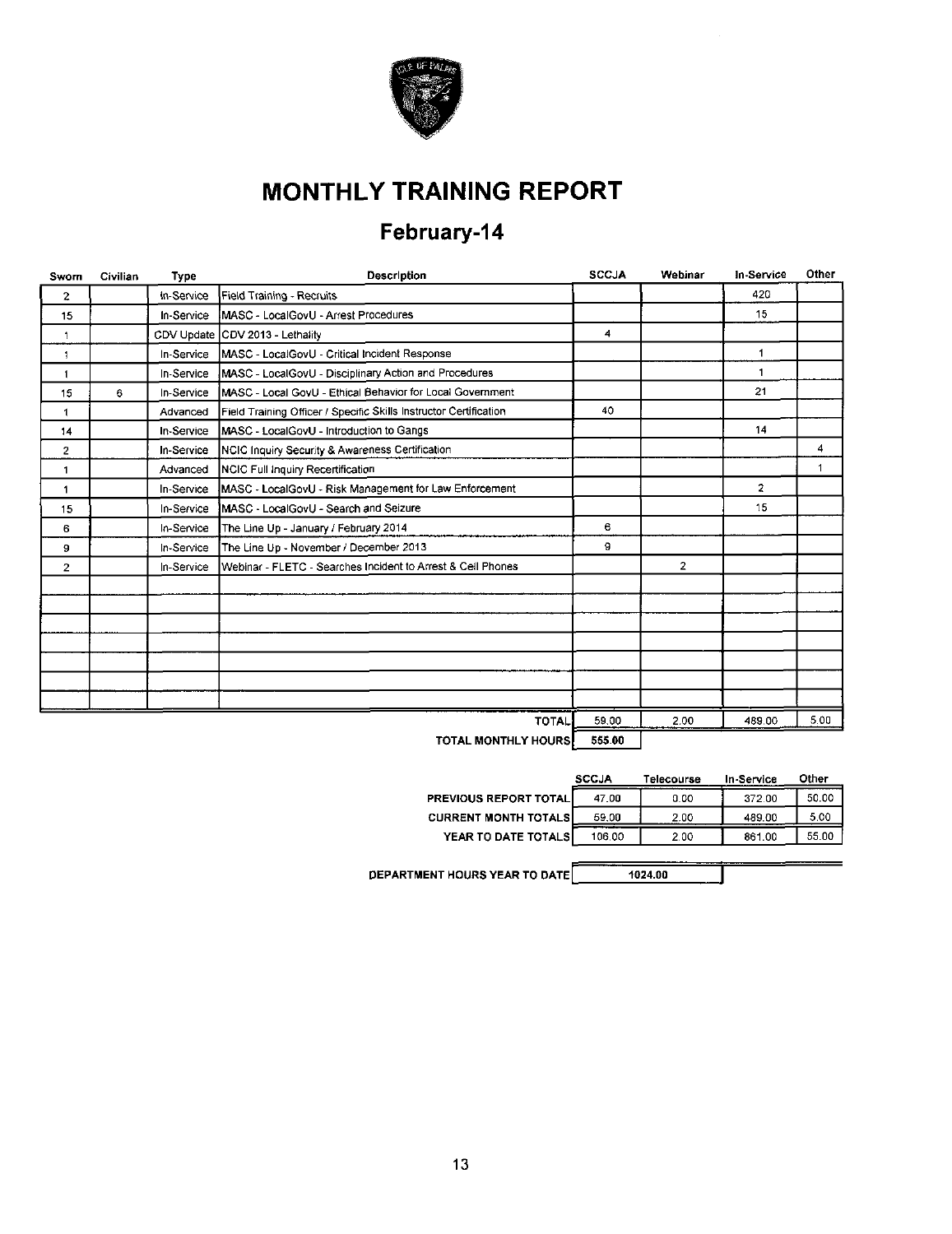# **Isle of Palms Police Department Overtime Report February**  $\frac{2014}{ }$

| Category                                                      | <b>Hours</b>   |
|---------------------------------------------------------------|----------------|
| Callout                                                       | 5.75           |
| Court - Livability                                            | $\overline{2}$ |
| Court - Municipal                                             | 9.75           |
| Court - Other                                                 | 9              |
| Dispatcher Coverage                                           | 75             |
| <b>Holdover Arrest</b>                                        | 3.75           |
| Holdover Report                                               |                |
| Meeting                                                       | 2.5            |
| Sick Coverage                                                 | 42             |
| <b>Supervisor Coverage</b>                                    | 20             |
| Training                                                      | 45.5           |
| <b>Vacation Coverage</b>                                      | 8              |
| Weekly Schedule                                               | 72             |
| <b>TOTAL HOURS</b>                                            | 296.25         |
| Reporting for Pay Periods - January 21st through February17th |                |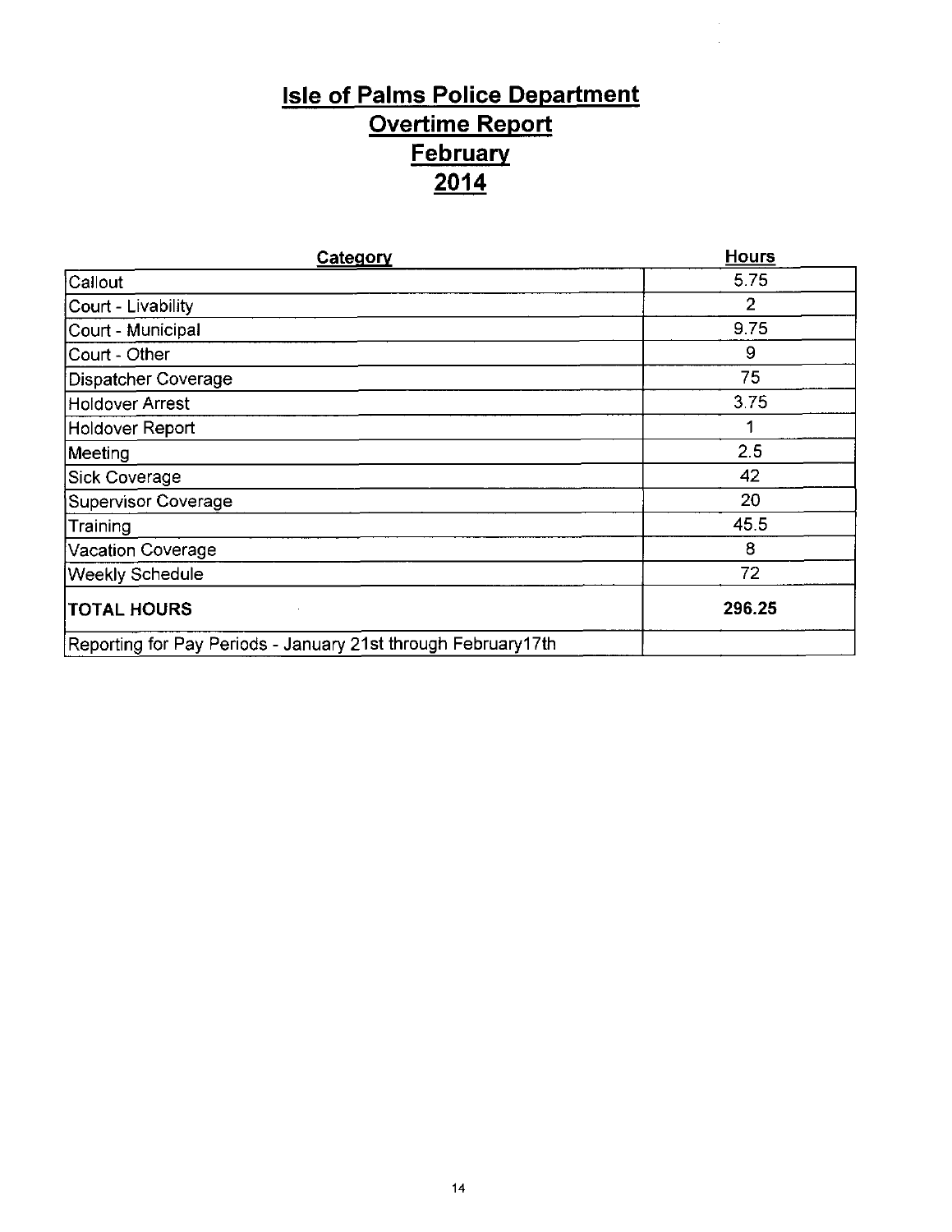|                                       |                          |           |                                  | ٦                              |                               | <u>SIE OFPALMSPOU GEDEPARTMENT UVABIU MEREZORII REDITORIZEN ZO P</u> |                                                    |                                |         |                          |
|---------------------------------------|--------------------------|-----------|----------------------------------|--------------------------------|-------------------------------|----------------------------------------------------------------------|----------------------------------------------------|--------------------------------|---------|--------------------------|
| NOISE COMPLAINTS                      |                          |           |                                  |                                |                               |                                                                      |                                                    |                                |         |                          |
|                                       |                          |           |                                  | RENTAL<br>LONG<br>TERM         | RENTAL<br>LONG<br>TERM        | <b>RENTAL</b><br>SHORT<br><b>TERM</b>                                | <b>TERM BY</b><br>RENTAL<br>SHORT                  | <b>OTHER</b>                   |         |                          |
| 617 Ocean Boulevard<br><b>ADDRESS</b> | TIME<br>2/2/2014<br>DATE | 18:38     | $\circ$<br>ISLAND<br>RESIDENT    | $\overline{\circ}$<br>BY OWNER | $\circ$                       | BY AGENCY BY OWNER<br>$\circ$                                        | AGENCY                                             | LOCATIONS F/U<br>$\frac{L}{Q}$ | $\cup$  | $\geq$<br>$\geq$         |
| 2803 Palm Boulevard                   | 2/28/2014                | 3:20      | $\circ$                          | $\circ$                        | $\circ$                       | $\circ$                                                              | $\blacksquare$<br>$\blacksquare$                   | $\frac{1}{\circ}$              |         |                          |
|                                       | 2 Category<br>Total by   |           | $\circ$                          | $\circ$                        | $\circ$                       | $\circ$                                                              | $\mathbf{\tilde{c}}$                               | $\circ$                        | $\circ$ | $\overline{\phantom{0}}$ |
|                                       | Category<br>$%$ by       |           | $\infty$                         | 0%                             | 86                            | 6%                                                                   | 100%                                               | ð%                             |         |                          |
| BARKING DOG COMPLAINTS                |                          |           |                                  |                                |                               |                                                                      |                                                    |                                |         |                          |
| <b>ADDRESS</b>                        | TIME<br>DATE             |           | <b>RESIDENT</b><br><b>ISLAND</b> | RENTAL<br><b>LONG</b><br>TERM  | RENTAL<br><b>LONG</b><br>TERM | BY OWNER BY AGENCY BY OWNER<br>RENTAL<br>SHORT<br>TERM               | <b>TERM BY</b><br>AGENCY<br><b>RENTAL</b><br>SHORT | LOCATIONS F/U<br><b>OTHER</b>  | $\cup$  | ₹                        |
| 30 Twenty-Seventh Avenue              | 2/2/2014                 | 7:25      | $\mathord{\text{--}}$            | 0                              | $\circ$                       | $\circ$                                                              | $\circ$                                            | $\frac{1}{\alpha}$             |         |                          |
| 3600 Block of Waterway                | 2/2/2014                 | ì<br>1:40 | $\circ$                          | 0                              | $\circ$                       | $\circ$                                                              | $\circ$                                            | $\frac{1}{1}$                  |         |                          |
|                                       | 2 Category<br>Total by   |           |                                  | ۰                              | $\circ$                       | 0                                                                    | $\circ$                                            | ᆏ                              | $\circ$ | $\overline{\circ}$       |
|                                       | Category<br>$ %$ by      |           | 50%                              | 8%                             | δš                            | ర్మ                                                                  | ð.                                                 | 50%                            |         |                          |

 $\frac{15}{15}$